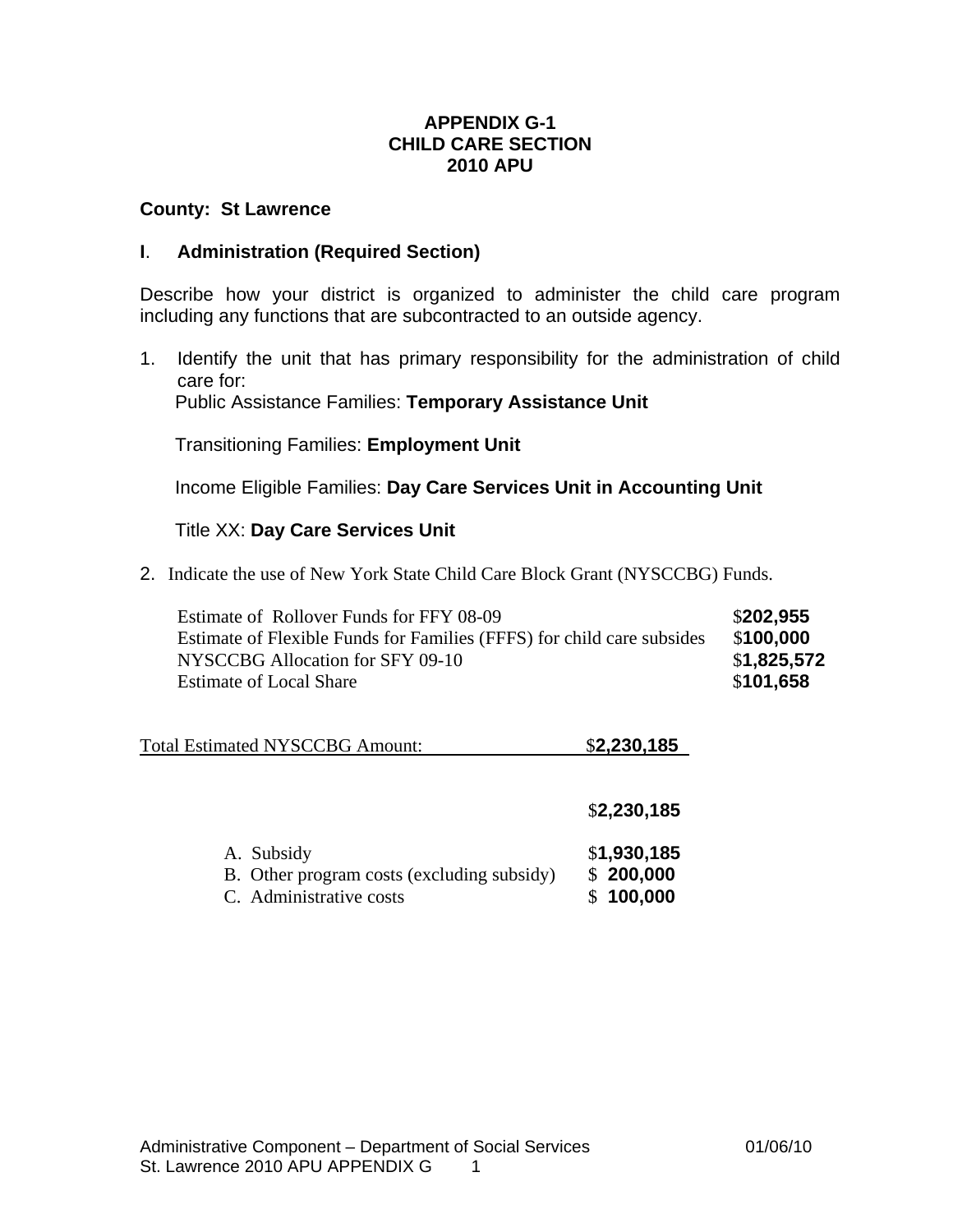3. Does your district have a contract or formal agreement with another organization to perform any of the following functions?

|      | Function:                                       | Organization:                                    | Amount of<br>Contract: |
|------|-------------------------------------------------|--------------------------------------------------|------------------------|
|      | <b>Eligibility screening</b>                    |                                                  |                        |
|      | Screening of legally-<br>exempt providers       |                                                  |                        |
| care | Assistance in locating                          |                                                  |                        |
|      | <b>Child Care Information</b><br><b>Systems</b> |                                                  |                        |
|      | Other                                           | <b>St. Lawrence Child Care</b><br><b>Council</b> | \$46,900               |

**Inconsideration of the same above-specified payment, SLCCC will provide the following:** 

- **A. Provide technical assistance to families regarding the subsidy program and process through telephone, personal or mail contacts.**
- **B. Assist families in determining eligibility for subsidy assistance by discussing their family composition, work or continuing education circumstances and household income.**
- **C. Distribution of all subsidy application materials to families in St. Lawrence County through personal contact or mail.**
- **D. Distribution of all legally-exempt enrollment applications to families and providers in St. Lawrence County through personal contact or mail.**
- **E. Distribution of all time sheets families and providers within St. Lawrence County through personal contact or mail.**
- **F. Record and track all subsidy intake data reporting this to LDSS on a monthly basis**
- **G. Provide all technical assistance to legally-exempt and/or regulated providers regarding the subsidy assistance program and process.**
- **H. Provide all technical assistance to legally-exempt and/or regulated providers regarding the subsidy payment system and process.**
- **I. Data entry and on-going maintenance of the LDSS Online Daycare System for the purpose of processing payment of subsidies.**
- **J. Report information to and/or provide information to assist LDSS in fraud investigations.**
- **K. Provide information and assistance to other agencies regarding the child care subsidy assistance program.**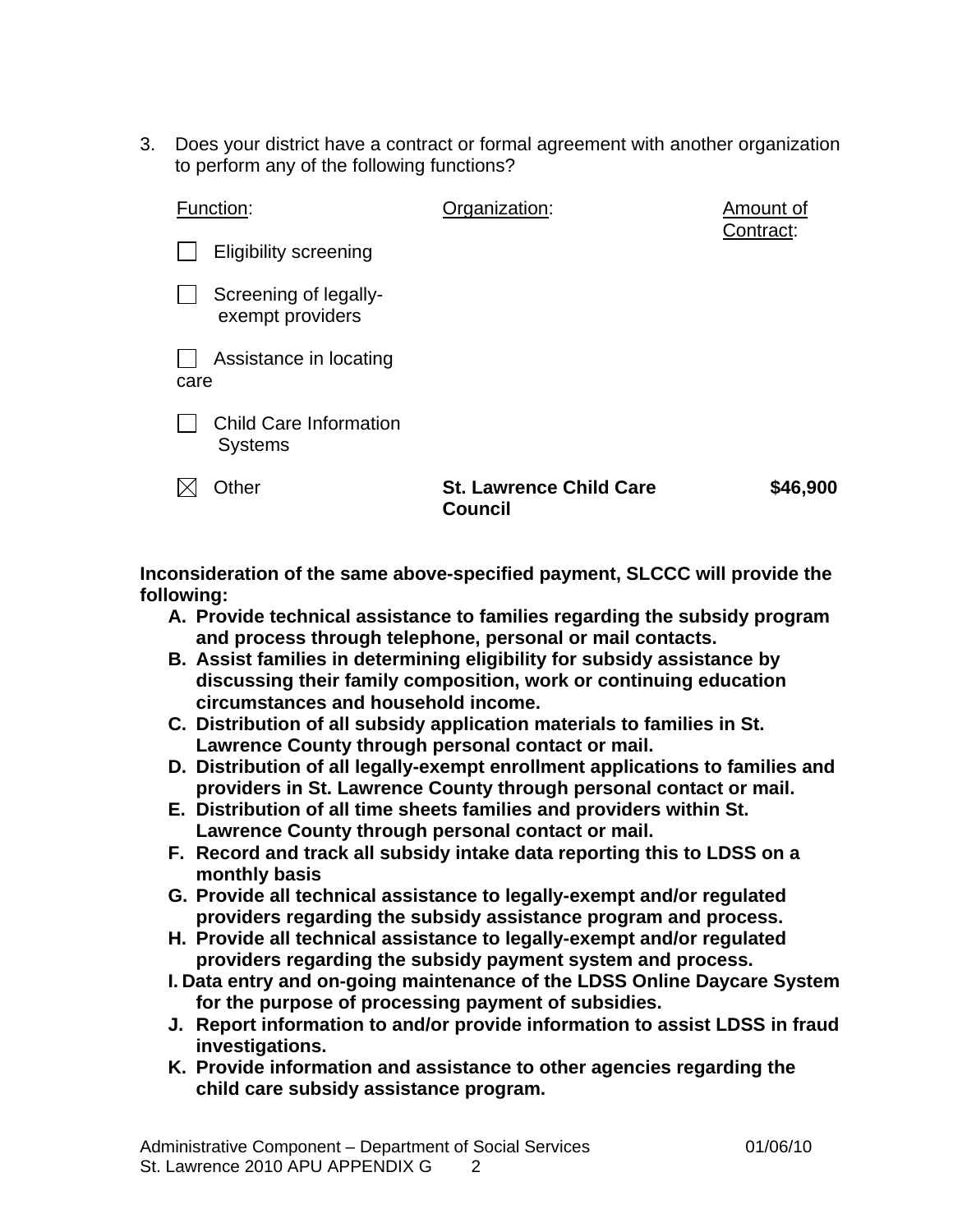# **APPENDIX G-2**

# **II. Other Eligible Families if Funds are Available (Required Section)**

Listed below are optional categories of eligible families that your district can include as part of its ICP. Select any categories your district wants to serve and describe any limitations associated with the category.

| <b>Optional Categories</b>                                                                                                                        | <b>Option</b>                | <b>Limitations</b>                                                                                                                                                                                                    |
|---------------------------------------------------------------------------------------------------------------------------------------------------|------------------------------|-----------------------------------------------------------------------------------------------------------------------------------------------------------------------------------------------------------------------|
| Public Assistance (PA) families<br>1.<br>participating in an approved activity in<br>addition to their required work activity.                    | $\boxtimes$ Yes<br><b>No</b> |                                                                                                                                                                                                                       |
| 2. PA families or families with income<br>up to 200% of the State Income<br>Standard<br>when the caretaker is:                                    |                              |                                                                                                                                                                                                                       |
| a) participating in an approved substance<br>abuse treatment program                                                                              | Yes<br><b>No</b>             |                                                                                                                                                                                                                       |
| b) homeless                                                                                                                                       | $\boxtimes$ Yes<br><b>No</b> |                                                                                                                                                                                                                       |
| c) a victim of domestic violence                                                                                                                  | Yes<br><b>No</b>             |                                                                                                                                                                                                                       |
| d) in an emergency situation of short<br>duration                                                                                                 | $\boxtimes$ Yes<br><b>No</b> |                                                                                                                                                                                                                       |
| child<br>Families with<br>3.<br>an<br>open<br>protective services case when child<br>care is needed to protect the child.                         | $\boxtimes$ Yes<br><b>No</b> | We also provide to all children<br>ages 13 & older who are under<br>Court Supervison by way of a<br>Court Order of Supervision or<br>Custody where the Service Plan<br>identifies child care as a needed<br>services. |
| 4. Families with income up to 200% of<br>the<br>State Income Standard when child care<br>services are needed because<br>the<br>child's caretaker: |                              |                                                                                                                                                                                                                       |
| physically<br>mentally<br>is<br>a)<br>or<br>incapacitated                                                                                         | $\boxtimes$ Yes<br><b>No</b> |                                                                                                                                                                                                                       |
| b) has family duties away from home                                                                                                               | Yes<br><b>No</b>             |                                                                                                                                                                                                                       |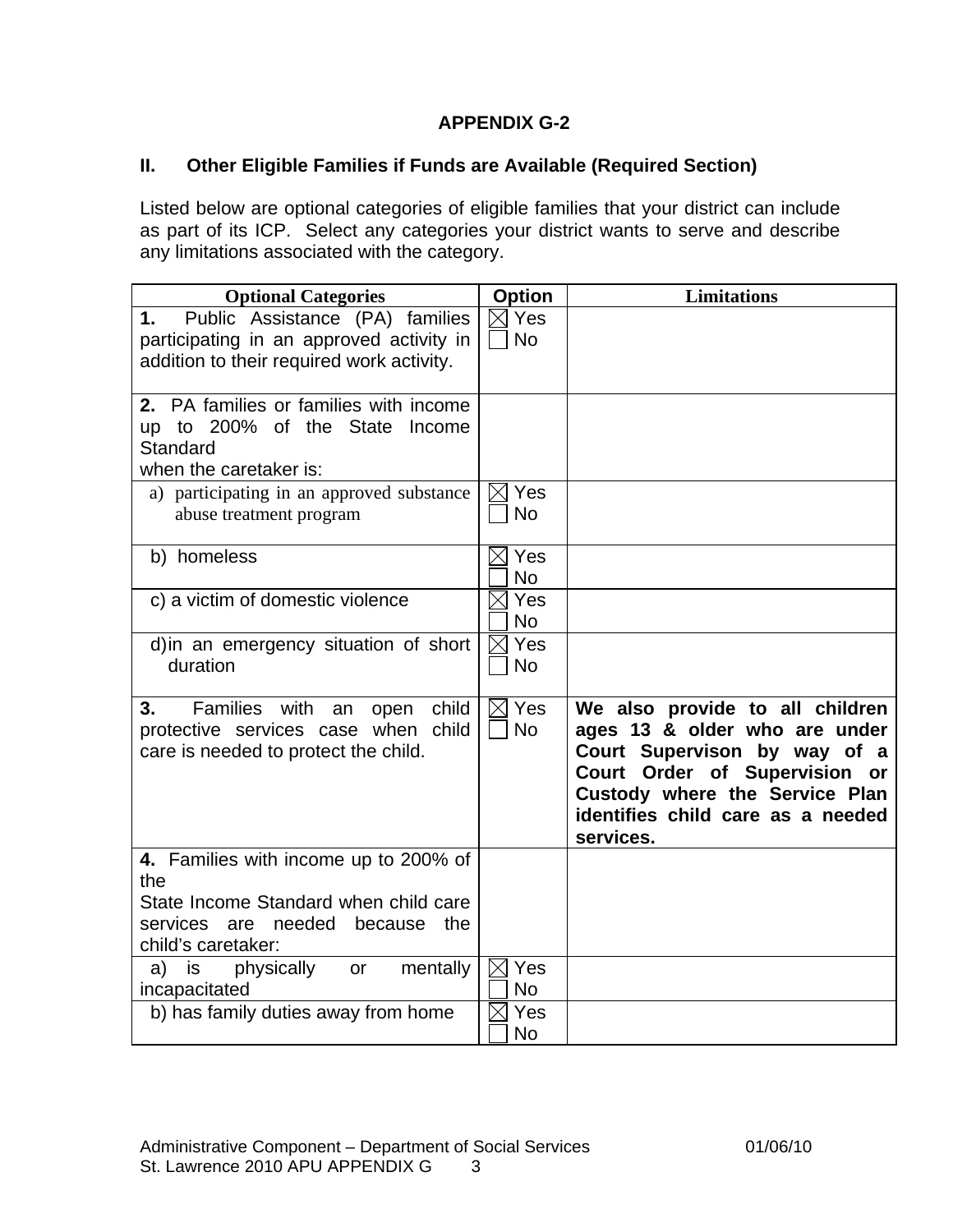| <b>5.</b> Families with income up to 200% of<br>the State Income Standard when child<br>care services are needed for the child's<br>caretaker to actively seek employment<br>for a period up to 6 months.                                                   | $\boxtimes$ Yes<br><b>No</b> |  |
|-------------------------------------------------------------------------------------------------------------------------------------------------------------------------------------------------------------------------------------------------------------|------------------------------|--|
| PA families where a sanctioned<br>6.<br>parent is participating in unsubsidized<br>employment,<br>earning wages at a level equal to or<br>greater<br>than the minimum amount under law.                                                                     | $\boxtimes$ Yes<br><b>No</b> |  |
| 7. Families with income up to 200% of<br>the State Income Standard when child<br>care services are needed for the child's<br>caretaker to participate in:                                                                                                   |                              |  |
| a) a public or private educational<br>facility providing a standard high<br>school curriculum offered by or<br>approved by the local school district                                                                                                        | $\boxtimes$ Yes<br><b>No</b> |  |
| b) an education program that<br>prepares an individual to obtain a<br>NYS High School equivalency<br>diploma                                                                                                                                                | Yes<br><b>No</b>             |  |
| providing<br>basic<br>program<br>C)<br>a<br>remedial education in the areas of<br>reading, writing, mathematics, and<br>oral communications for individuals<br>functioning below the ninth month of<br>the eighth grade level                               | Yes<br>IXI<br><b>No</b>      |  |
| d) a program providing literacy<br>training designed to help individuals<br>improve their ability to read and<br>write;                                                                                                                                     | $\boxtimes$ Yes<br><b>No</b> |  |
| e) English as a second language<br>(ESL)<br>instructional<br>program<br>designed<br>develop<br>skills<br>in<br>to<br>listening, speaking, reading<br>and<br>writing the English language for<br>individuals whose primary language<br>is other than English | Yes<br><b>No</b>             |  |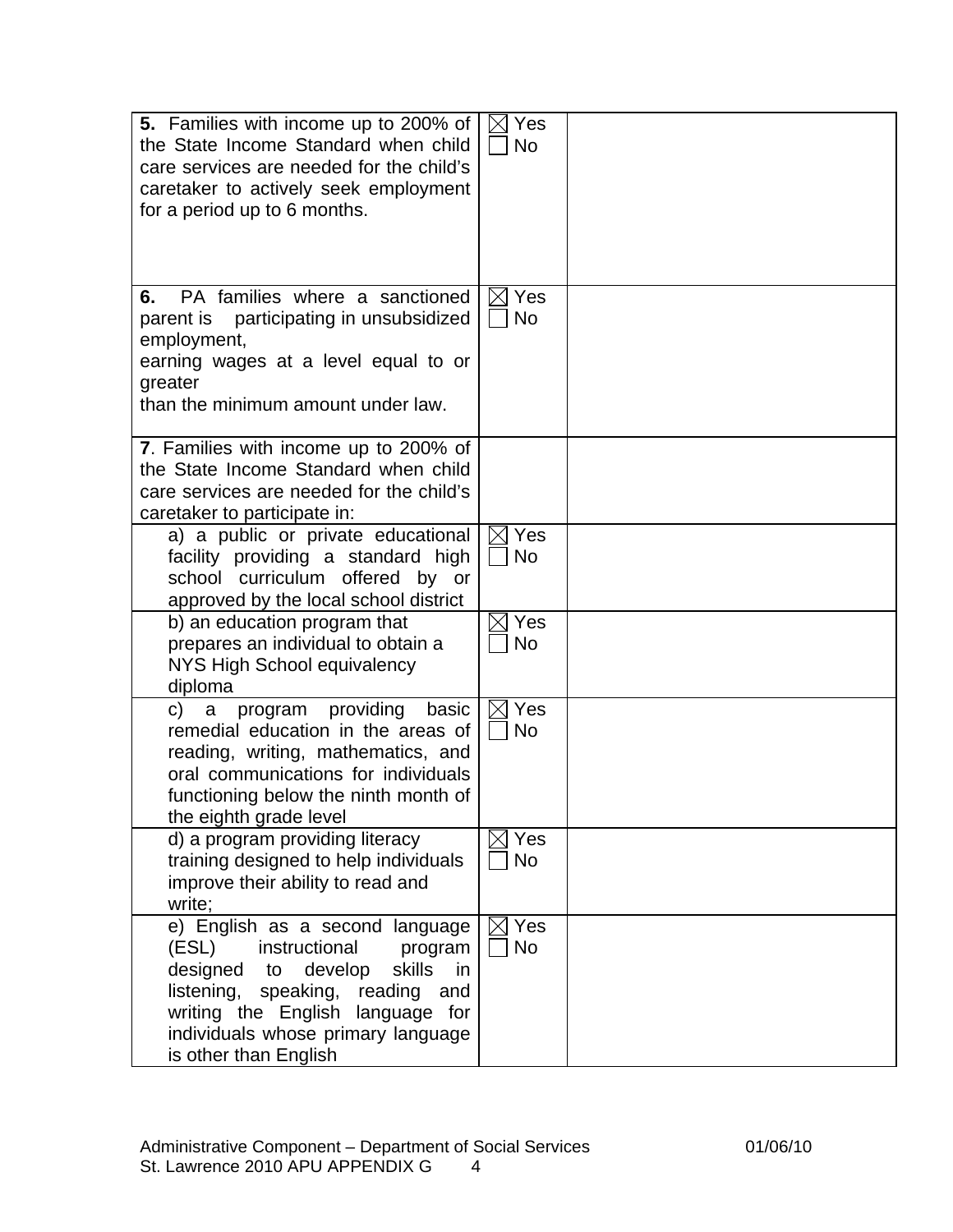| f) a two year full-time degree<br>granting program at a community<br>college, a two year college, or an                                                                                                                                                                                                                                                                                                                                                                                                                                                                                                                                                   | $\boxtimes$ Yes<br>No        |  |
|-----------------------------------------------------------------------------------------------------------------------------------------------------------------------------------------------------------------------------------------------------------------------------------------------------------------------------------------------------------------------------------------------------------------------------------------------------------------------------------------------------------------------------------------------------------------------------------------------------------------------------------------------------------|------------------------------|--|
| undergraduate college<br>with<br>a<br>specific vocational goal leading to<br>an associate degree or certificate of                                                                                                                                                                                                                                                                                                                                                                                                                                                                                                                                        |                              |  |
| completion                                                                                                                                                                                                                                                                                                                                                                                                                                                                                                                                                                                                                                                |                              |  |
| g) a training program, which has a<br>specific occupational goal and is<br>conducted by an institution licensed<br>or approved by the State Education<br>Department other than a college or<br>university                                                                                                                                                                                                                                                                                                                                                                                                                                                 | $\boxtimes$ Yes<br>No        |  |
| h) a prevocational skill training<br>program such as, a basic education<br>and literacy training program                                                                                                                                                                                                                                                                                                                                                                                                                                                                                                                                                  | $\boxtimes$ Yes<br><b>No</b> |  |
| i) a demonstration project designed<br>vocational training or other<br>for<br>project approved by the Department<br>of Labor.                                                                                                                                                                                                                                                                                                                                                                                                                                                                                                                             | $\boxtimes$ Yes<br>$\Box$ No |  |
| The parent/caretaker must complete<br>the selected programs listed under<br>number seven within 30 consecutive<br>calendar<br>months.<br><b>The</b>                                                                                                                                                                                                                                                                                                                                                                                                                                                                                                       |                              |  |
| parent/caretaker cannot enroll in                                                                                                                                                                                                                                                                                                                                                                                                                                                                                                                                                                                                                         |                              |  |
| more than one program.<br>8. PA recipients and low<br>income<br>families with incomes up to 200% of<br>the State Income Standard who are<br>satisfactorily participating in a two-year<br>program other than one with a specific<br>vocational sequence (leading to an<br>associates degree or certificate of<br>completion and that is reasonably<br>expected to lead to an improvement in<br>the parent/caretaker's earning capacity)<br>as long as the parent(s) or caretaker is<br>also working at least 17 1/2 hours per<br>week.<br>The parent/caretaker must<br>demonstrate his or her ability to<br>successfully complete the course of<br>study. | $\boxtimes$ Yes<br><b>No</b> |  |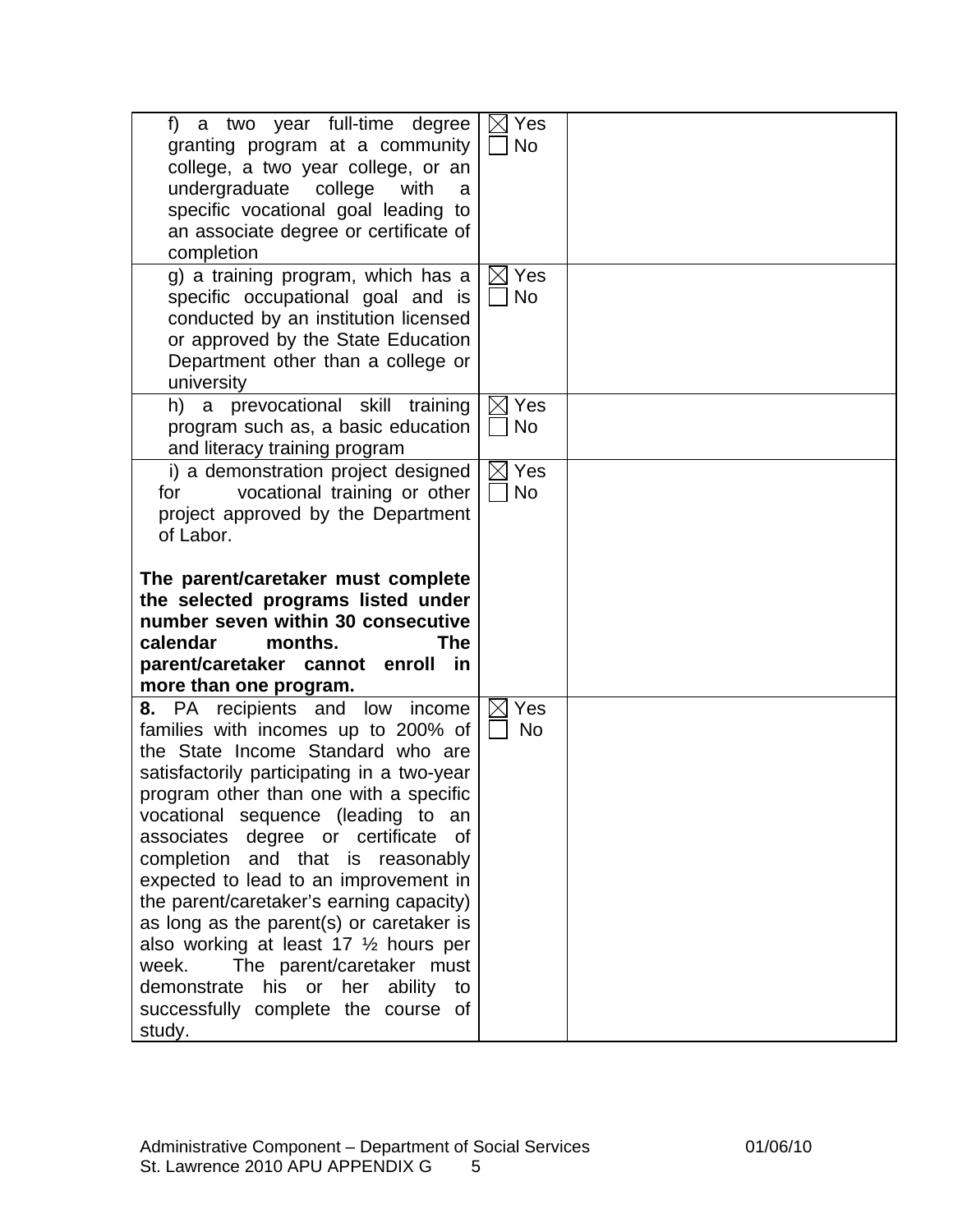| PA recipients and low income<br>9.          | $\boxtimes$ Yes |  |
|---------------------------------------------|-----------------|--|
| families with incomes up to 200% of         | N <sub>o</sub>  |  |
| the State Income Standard who are           |                 |  |
| satisfactorily participating in a two-year  |                 |  |
| college or university program (other        |                 |  |
| than one with a specific vocational         |                 |  |
| sequence) leading to an associates          |                 |  |
| degree or a certificate of completion       |                 |  |
| that is reasonably expected to lead to      |                 |  |
|                                             |                 |  |
| improvement<br>in<br>the<br>an              |                 |  |
| parent/caretaker's earning capacity as      |                 |  |
| long as the parent(s) or caretaker is       |                 |  |
| also working at least 17 1/2 hours per      |                 |  |
| week. The parent/caretaker<br>must          |                 |  |
| demonstrate his or<br>her<br>ability<br>to  |                 |  |
| successfully complete the course of         |                 |  |
| study.                                      |                 |  |
| 10. PA recipients and low income            | $\boxtimes$ Yes |  |
| families with incomes up to 200% of the     | No              |  |
| Standard who<br>Income<br>State<br>are      |                 |  |
| satisfactorily participating in a four-year |                 |  |
| college or university program (leading      |                 |  |
| to a bachelor degree and that is            |                 |  |
| reasonably expected to lead to an           |                 |  |
| improvement in the parent/caretaker's       |                 |  |
|                                             |                 |  |
| earning capacity) as long as the            |                 |  |
| parent(s) or caretaker is also working at   |                 |  |
| least 17 $\frac{1}{2}$ hours per week. The  |                 |  |
| parent/caretaker must demonstrate his       |                 |  |
| or her ability to successfully complete     |                 |  |
| the course of study.                        |                 |  |
| 11. Families with income up to 200% of      | Yes             |  |
| the State Income Standard when child        | $\boxtimes$ No  |  |
| care services are needed for the child's    |                 |  |
| caretaker to participate in a program to    |                 |  |
| train workers in a employment field that    |                 |  |
| currently is or is likely to be in demand   |                 |  |
| in the near future, if the caretaker        |                 |  |
| documents that he or she is<br>- a          |                 |  |
| dislocated worker and is currently          |                 |  |
| registered in such a program, provided      |                 |  |
| that child care services are only used      |                 |  |
| for the portion of the day the caretaker    |                 |  |
| is able to document is directly related to  |                 |  |
|                                             |                 |  |
| the caretaker engaging in such a            |                 |  |
| program.                                    |                 |  |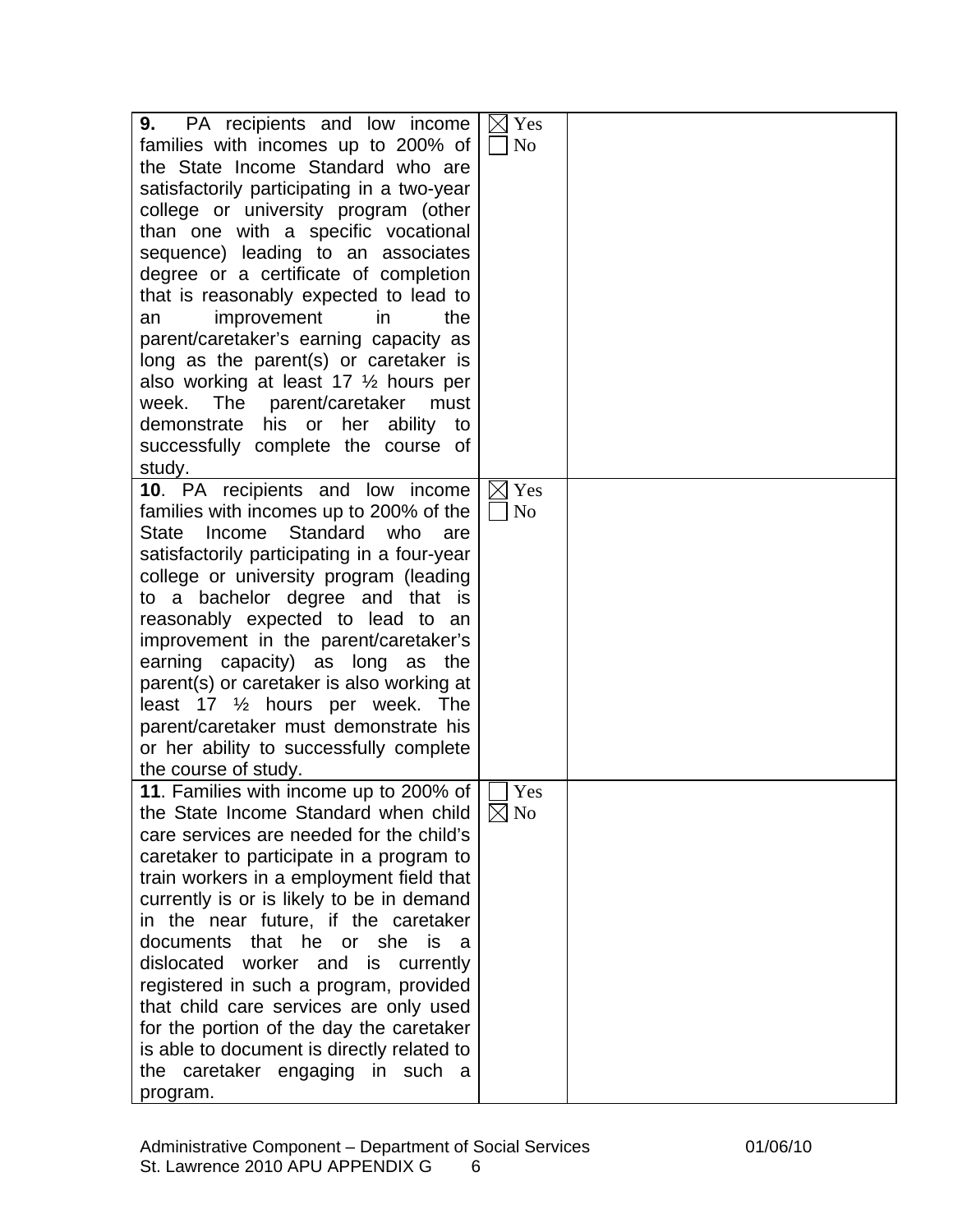## **APPENDIX G-3**

**III. Reasonable Distance, Very Low Income, Definition of Engaged In Work For Child Care In Lieu of Temporary Assistance, Family Share, Case Closings and Openings, and Fraud and Abuse Control Activities (Required Section)** 

### **Reasonable Distance**

Your district is required to define reasonable distance based on community standards for determining accessible child care.

The following defines "reasonable distance": **20 miles**

 Describe any steps/consultations made to arrive at your definition: **An internal review took place which included discussions with child care staff in Temporary Assistance and Children's Services. Agency took into consideration the size and rural nature of our county. We considered travel to where the major employment areas are in relation to where day care centers and/or homes are located in the county.**

#### **Very Low Income**

Very Low Income is defined by each district and is used in determining priorities for child care benefits.

Very Low Income is defined as **200**% of the State Income Standard.

## **Family Share**

Family share is the weekly amount paid towards the costs of the child care services by the child's parent or caretaker. In establishing family share, your district must select a percentage from 10% to 35% to use in calculating the family share. The family share of child care is calculated by applying the family share percentage against the amount of the family's annual gross income that is in excess of the State Income Standard divided by 52.

Family Share Percentage selected by our district **25**%.

## **Case Closings** (select one or two)

1. The district must describe below how priority is given to federally mandated priorities and describe local priorities. If all NYSCCBG funds are committed, the district will discontinue funding to those families that have lower priorities in order to serve families with higher priorities. Described below is how the district will select cases to be closed in the event that there are insufficient or no funds available.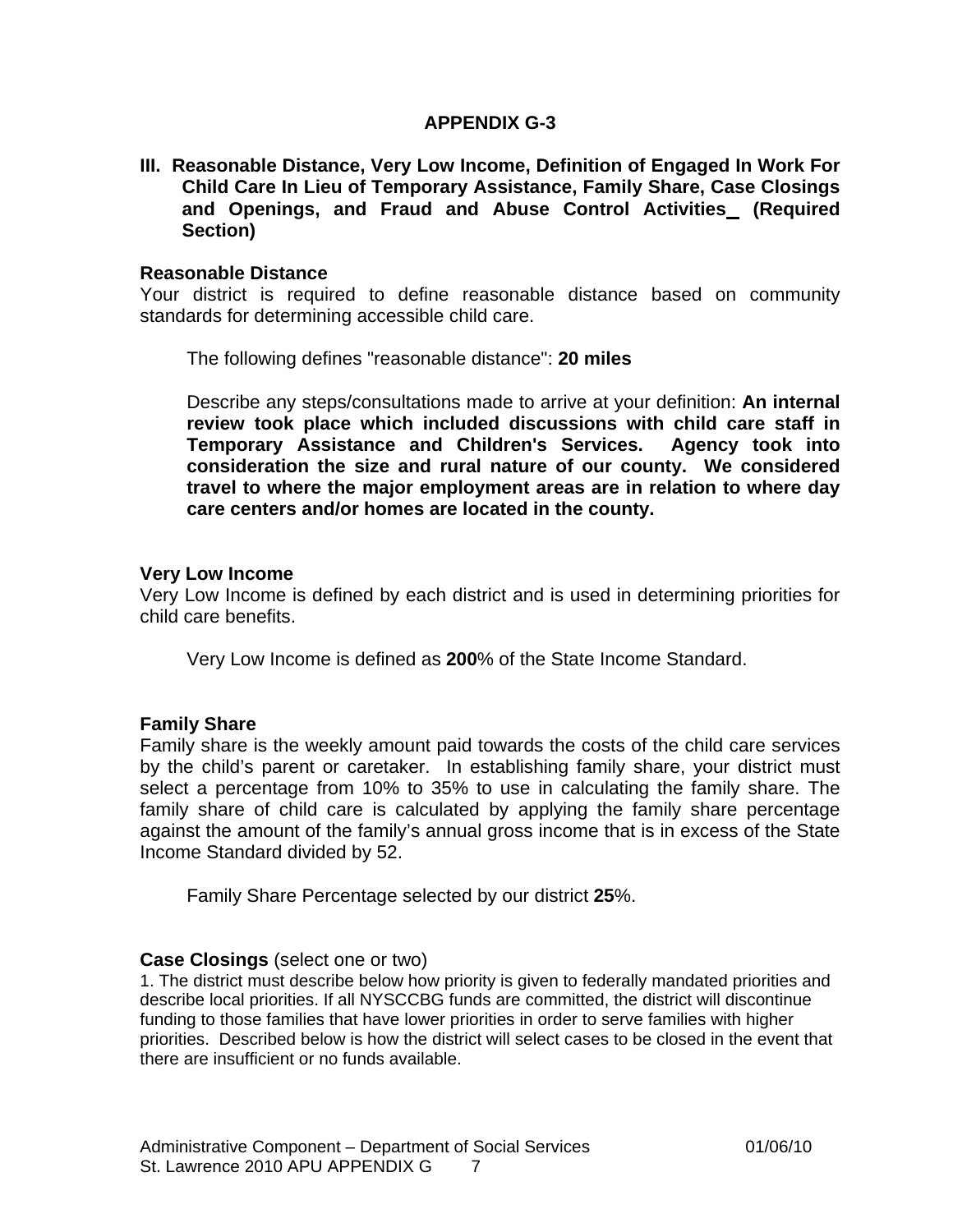2. The district has not established priorities beyond the federally-mandated priorities. If all NYSCCBG funds are committed, case closings for families which are not eligible under a child care guarantee and are not a federally-mandated priority must be based on the length of time in receipt of services. The length of time used to close cases may be based either on the shortest or longest time receiving child care services but must be consistent for all families. The district has chosen to close cases based on:

 $\Box$  shortest time receiving child care services  $\boxtimes$  longest time receiving child care services

# **Case Openings**

The district must describe below how priority is given to federally mandated priorities and how the district will select cases to be opened in the event that there are insufficient funds available.

**Apply the "Very Low Income" definitions first. Next will be children with special needs. In cases where information is duplicated Agency will determine date of application received within the Agency from cases on the waiting list. Cases will be opened based on earliest application date if eligible to receive the service.** 

# **Fraud and Abuse Control Activities**

The district must identify below the criteria it will use to determine which child care subsidy applications suggest a higher than acceptable risk for fraudulent or erroneous child care subsidy payment and procedures for referring such applications to the district's front end detection system.

**See enclosed EVR Plan completed by Liz Thomas of the fraud unit.** 

# **FEDS Indicators;**

**1) Application is inconsistent with prior case information** 

**2) Prior history of denial, case closing or overpayment resulting from an investigation** 

**3) Landlord does not verify household composition or provides information inconsistent with application** 

**4) No absent parent information or information is inconsistent with application** 

**5) Child Care Provider lives in the same household as child** 

The district must describe below it sampling methodology used to determine which cases it will seek verification of an applicant or recipient's continued need for child care including, as applicable, verification of participation in employment, education or other required activities. **St. Lawrence County has 6-month recetificationans and looks at 100% of the low income cases and veitfies the continued need for child care by obtaining pay stubs, statements from emplyers,and school schedules.** 

The district must describe below it sampling methodology used to determine which child care providers of subsidized child care services they will review for the purpose of comparing the child care providers attendance forms for children receiving subsidized child care services and any child and adult care food program inspection forms to verify that child care was actually provided on the days listed on the attendance forms.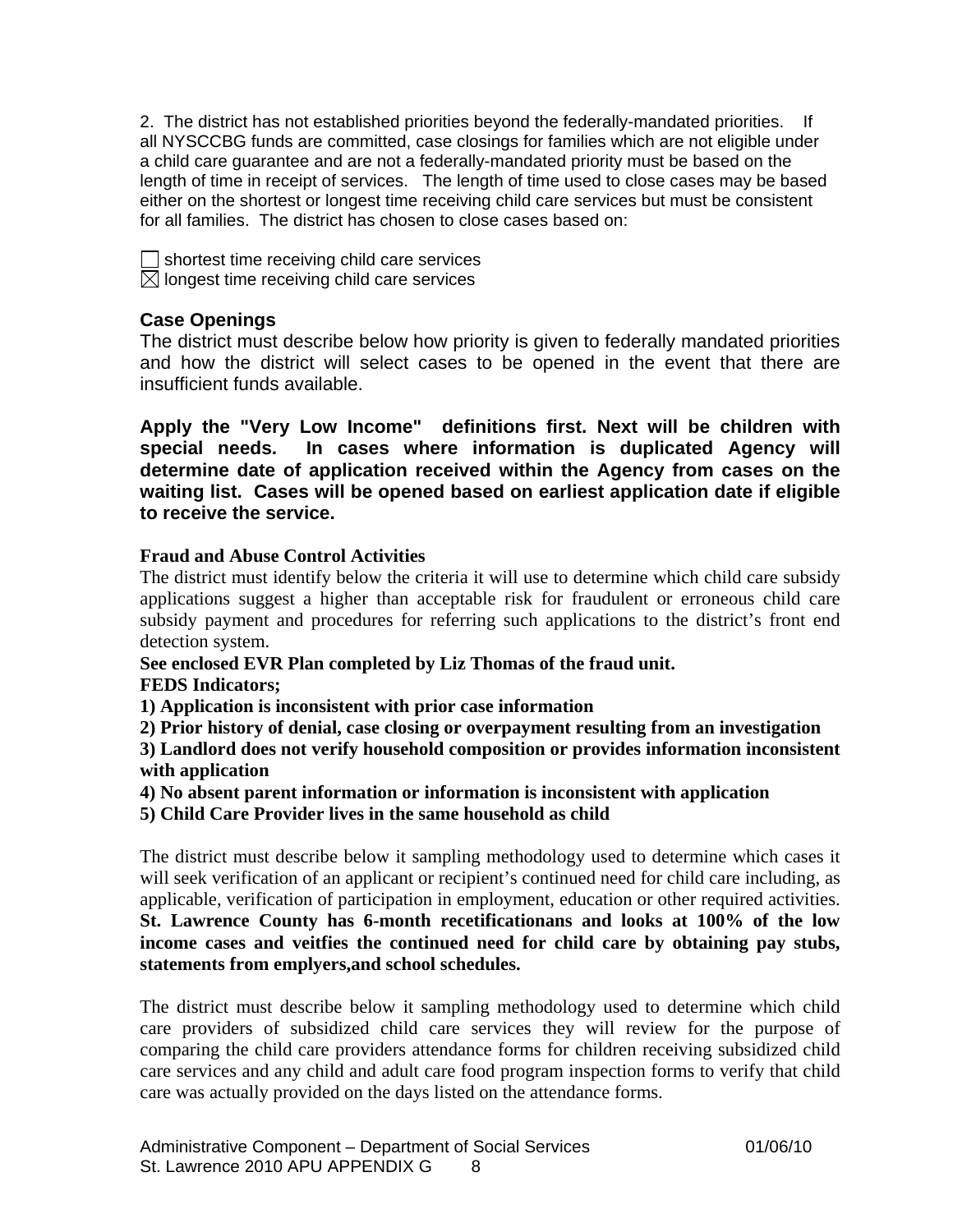**St Lawrence County has approximately 50 child care providers that participate in CACFP (the actual number fluctuates as new providers participate and others leave CACFP). The child care council has agreed to randomly select 4 providers per month, if the provider has previously been selected or does not care for subsidized children they will not be included in the sample. The child care council will determine the last time a CACFP inspection was completed and the subsidized children seen at that inspection. The subsidized children's name will be compared with the subsidy attendance forms submitted by the provider, to the district, to verify that child care was actually provided on the days listed on the attendance forms. The council will give the results to the district. The district will follow up with any inconsistencies.**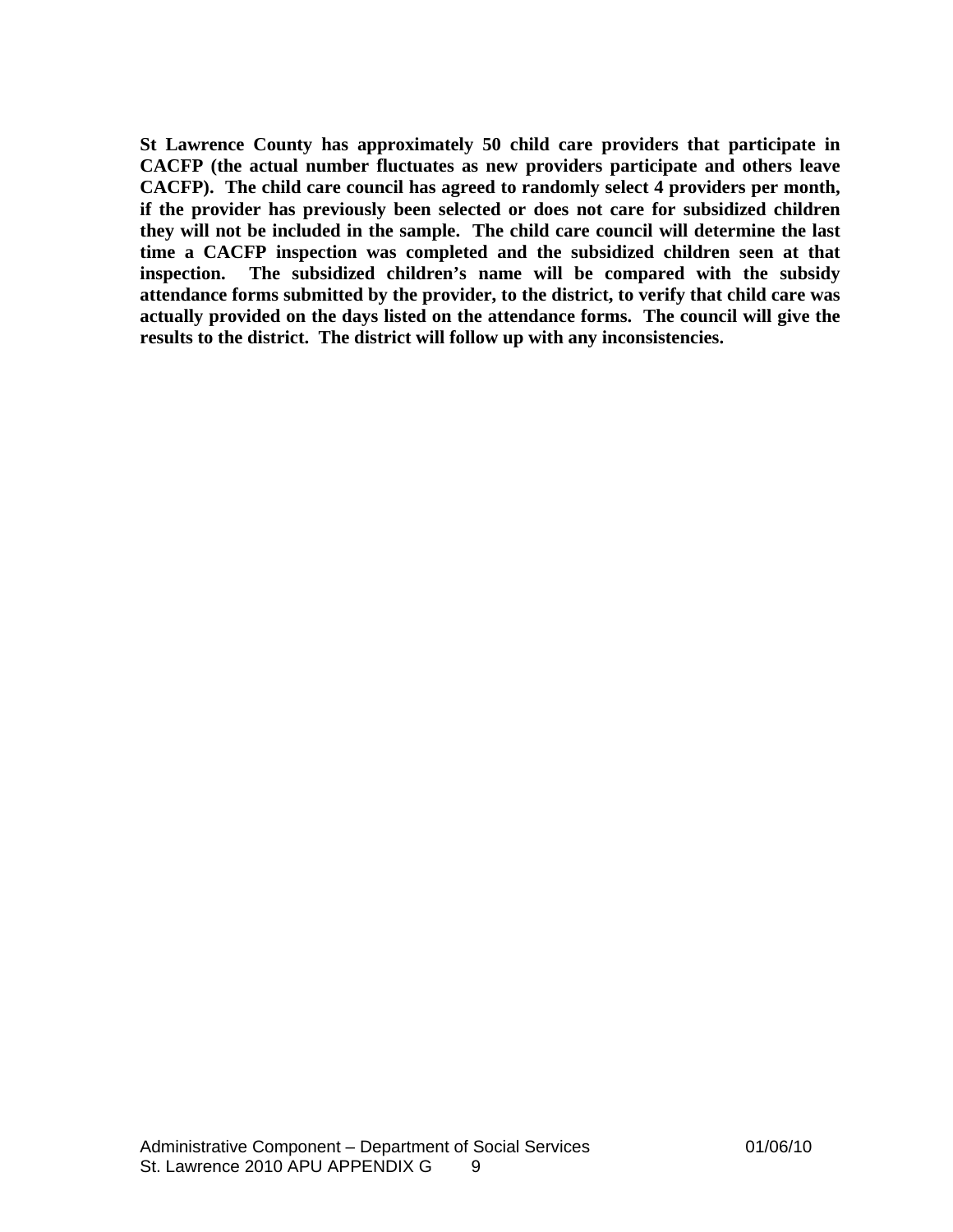# **APPENDIX G-4**

## **IV. District Options (Required Section)**

Districts have certain flexibility to administer the child care subsidy program to meet local needs. Check which options that your district wishes to include in your county plan. Complete attachments for any area(s) checked.

- 1.  $\Box$  Our district has identified local priorities in addition to the federal priorities (complete Appendix G-5).
- 2.  $\vert$   $\vert$  Our district has chosen to establish funding set-asides for NYSCCBG (complete Appendix G-6).
- 3.  $\boxtimes$  Our district is using Title XX funds for the provision of child care services (complete Appendix G-7).
- $4.$   $\Box$  Our district has chosen to establish additional local standards for child care providers (complete Appendix G-8).
- 5.  $\boxtimes$  Our district has chosen to make payments to child care providers for absences (complete Appendix G-9).
- $6.$   $\Box$  Our district has chosen to make payments to child care providers for program closures (complete Appendix G-10).
- 7.  $\Box$  Our district has chosen to pay for transportation to and from a child care provider (complete Appendix G-11).
- 8.  $\Box$  Our district has chosen to pay up to a 15% higher than the applicable market rates for regulated child care services that have been accredited by a nationally recognized child care organization (complete Appendix G-11).
- 9.  $\vert$   $\vert$  Our district has chosen to pay up to 15% higher than the applicable market rates for non-traditional hours (complete Appendix G-11).
- $10.$  Our district has chosen to pay up to 75% of the enhanced market rate for legally-exempt family and in-home child care providers who have completed 10 hours of training and the training has been verified by the legally-exempt care giver enrollment agency (complete Appendix G-11).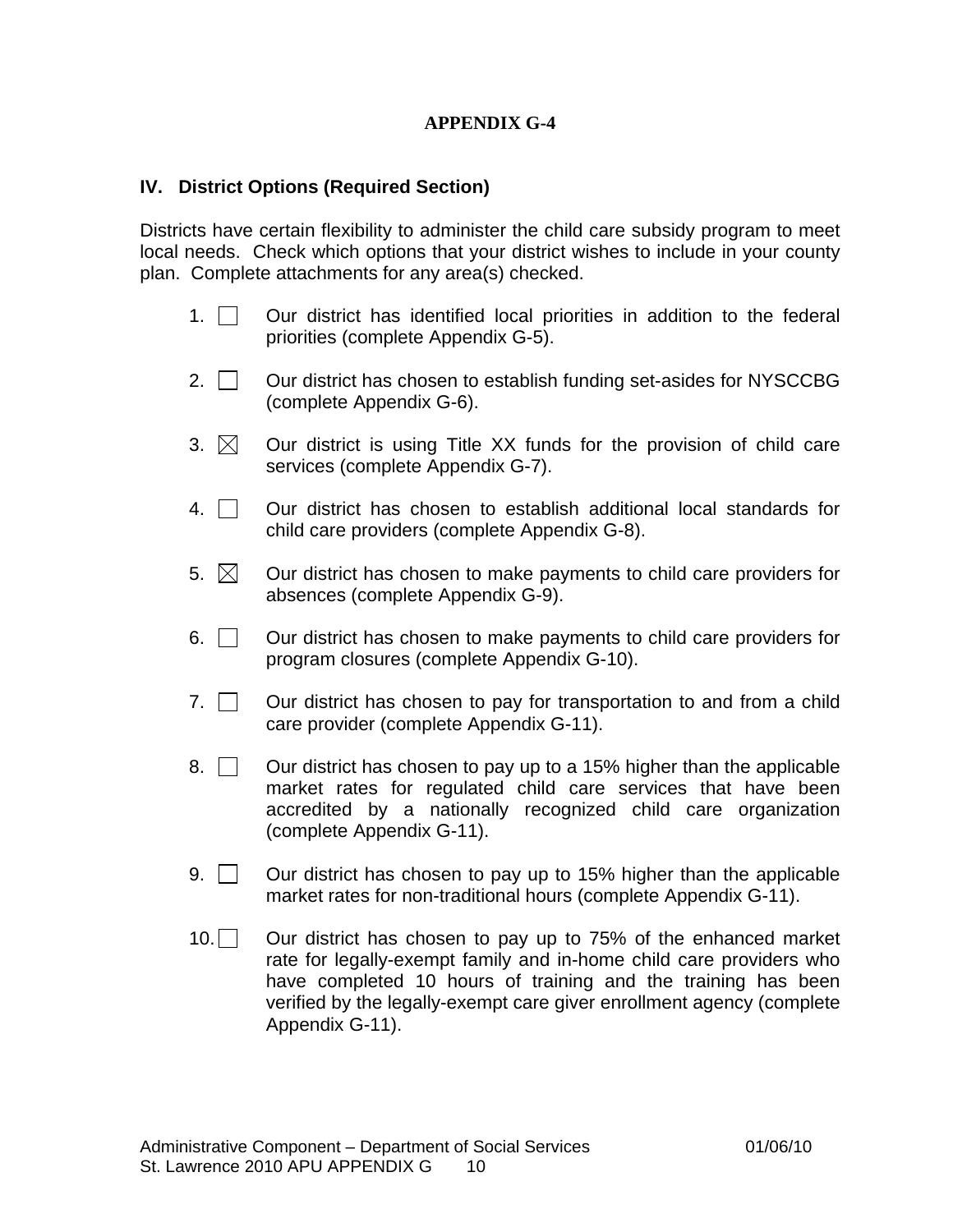- 11. $\times$  Our district has chosen to pay for child care services while a caretaker who works the second or third shift sleeps (complete Appendix G-11).
- 12. Our district has chosen to make payments to child care providers who provide child care services, which exceed 24 consecutive hours (complete Appendix G-12).
- 13.  $\boxtimes$  Our district has chosen to include 18, 19 or 20 year olds in the Child Care Services Unit (complete Appendix G-12).
- $14.$  Our district is seeking a waiver from one or more regulatory provisions. Such waivers are limited to those regulatory standards that are not specifically included in law (complete Appendix G- 12).
- 15.  $\boxtimes$  Our district has chosen to pay for breaks in activity for low income families (non public assistance families, complete Appendix G-12).
- 16.  $\boxtimes$  Our district has chosen to use local equivalent forms such as, but not limited to, child care application, client notification and/or legally exempt enrollment forms (attach copies of the local equivalent forms your district uses).

Any previous approvals for local equivalent forms will not be carried forward into this county plan. Therefore, any local equivalent forms a district wishes to establish or renew must be included in this plan and will be subject to review and approval by OCFS.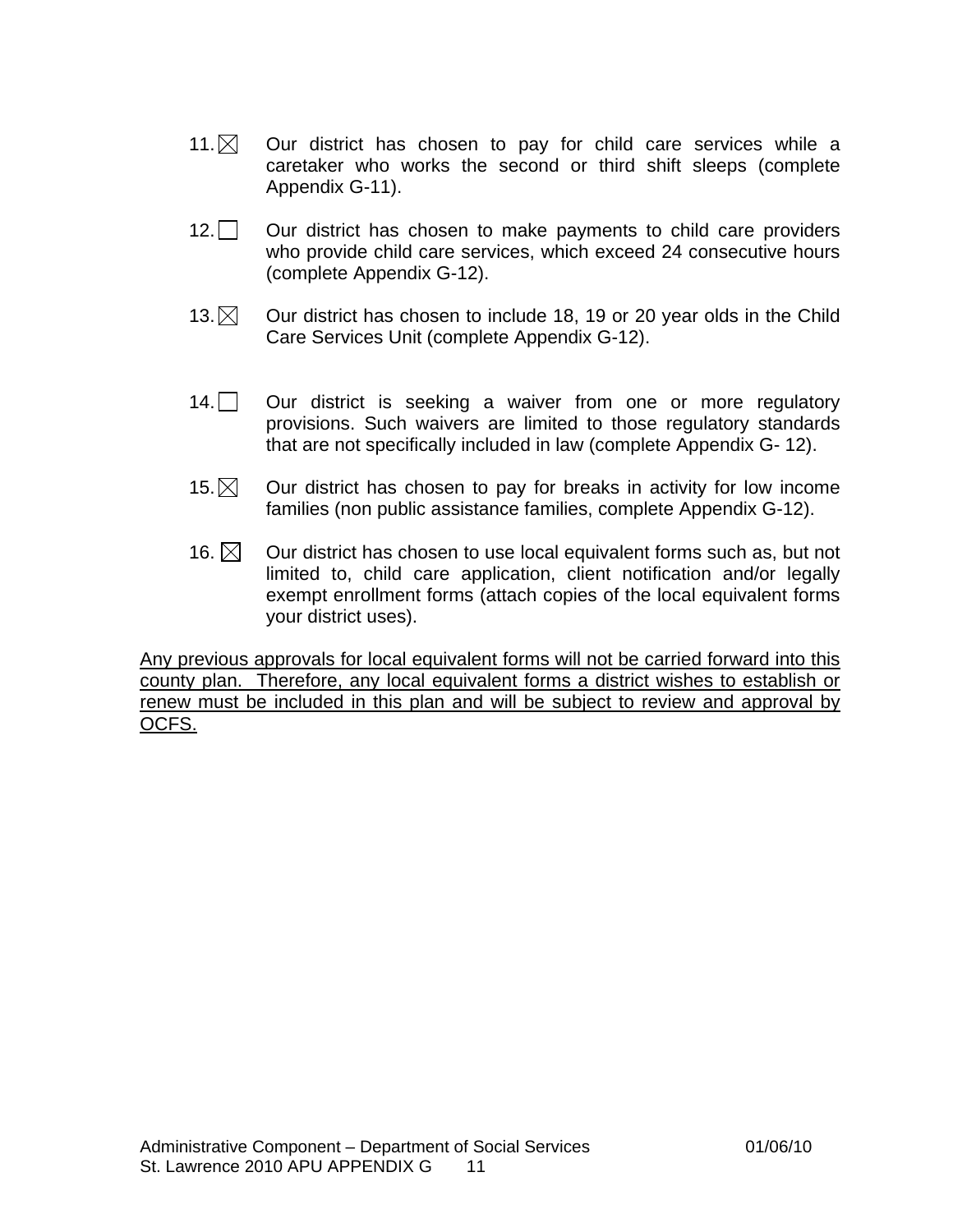# **APPENDIX G-5 PRIORITY POPULATIONS-ADDITIONAL LOCAL PRIORITIES**

In addition to the federal priorities of very low income families and families with children who have special needs, the following additional local priorities have been selected:

| Category:    | Rank: |
|--------------|-------|
| Description: |       |
|              |       |
| Category:    | Rank: |
| Description: |       |
|              |       |
| Category:    | Rank: |
| Description: |       |
|              |       |
| Category:    | Rank: |
| Description: |       |
|              |       |
| Category:    | Rank: |
| Description: |       |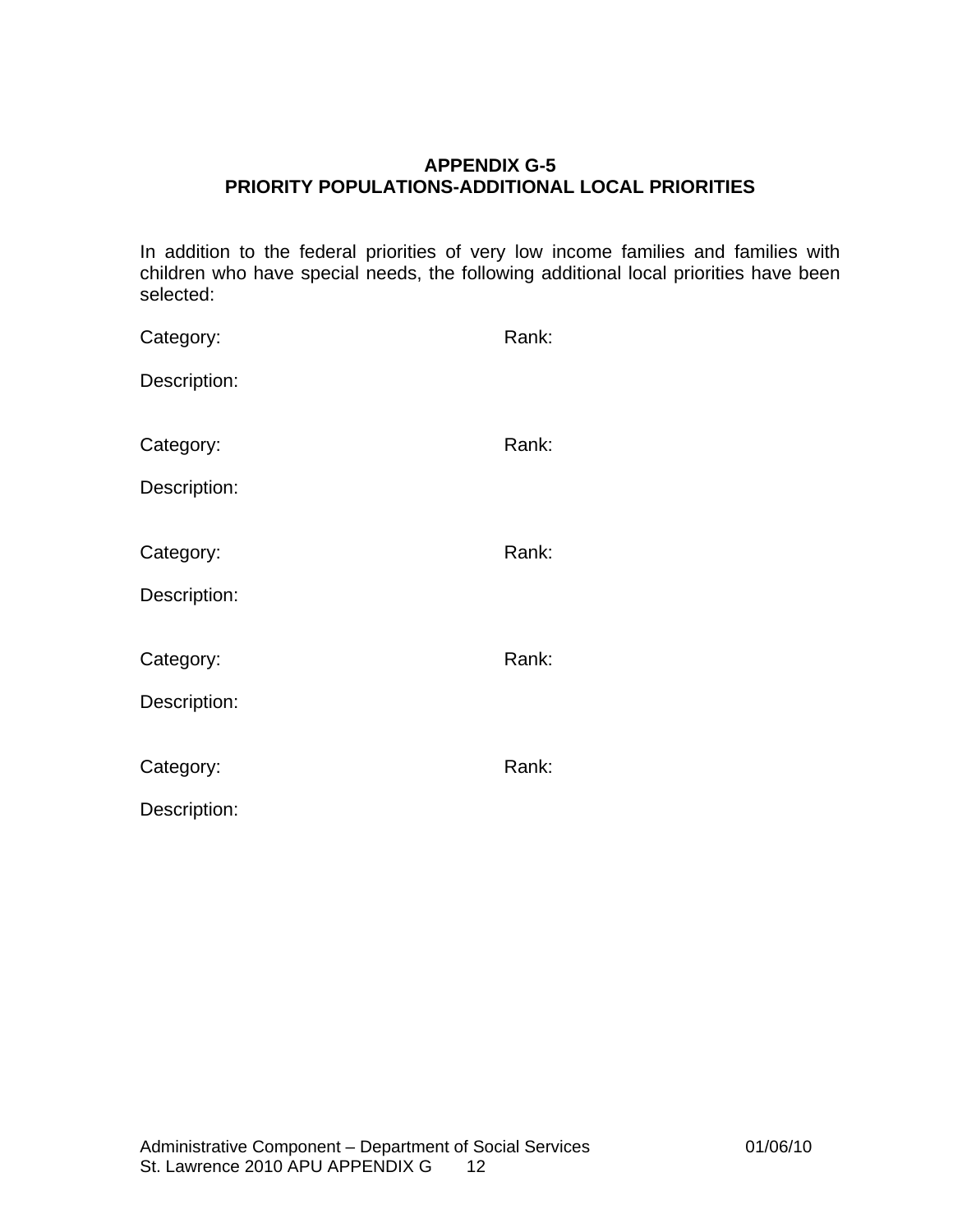# **APPENDIX G-6 FUNDING SET-ASIDES**

| <b>Total NYSCCBG Block Grant Amount Including Local</b><br><b>Funds</b> |    |
|-------------------------------------------------------------------------|----|
| Category:                                                               | \$ |
| Category:                                                               | \$ |
| Category:                                                               | \$ |
| Category:                                                               | \$ |
| Category:                                                               | \$ |
| Category:                                                               | \$ |
| Category:                                                               | \$ |
| <b>Total set asides</b>                                                 | \$ |

Describe for each category the rationale behind specific set-aside amounts out of the NYSCCBG (e.g. estimated number of children, etc.).

Category:

Category:

Category:

Category:

Category: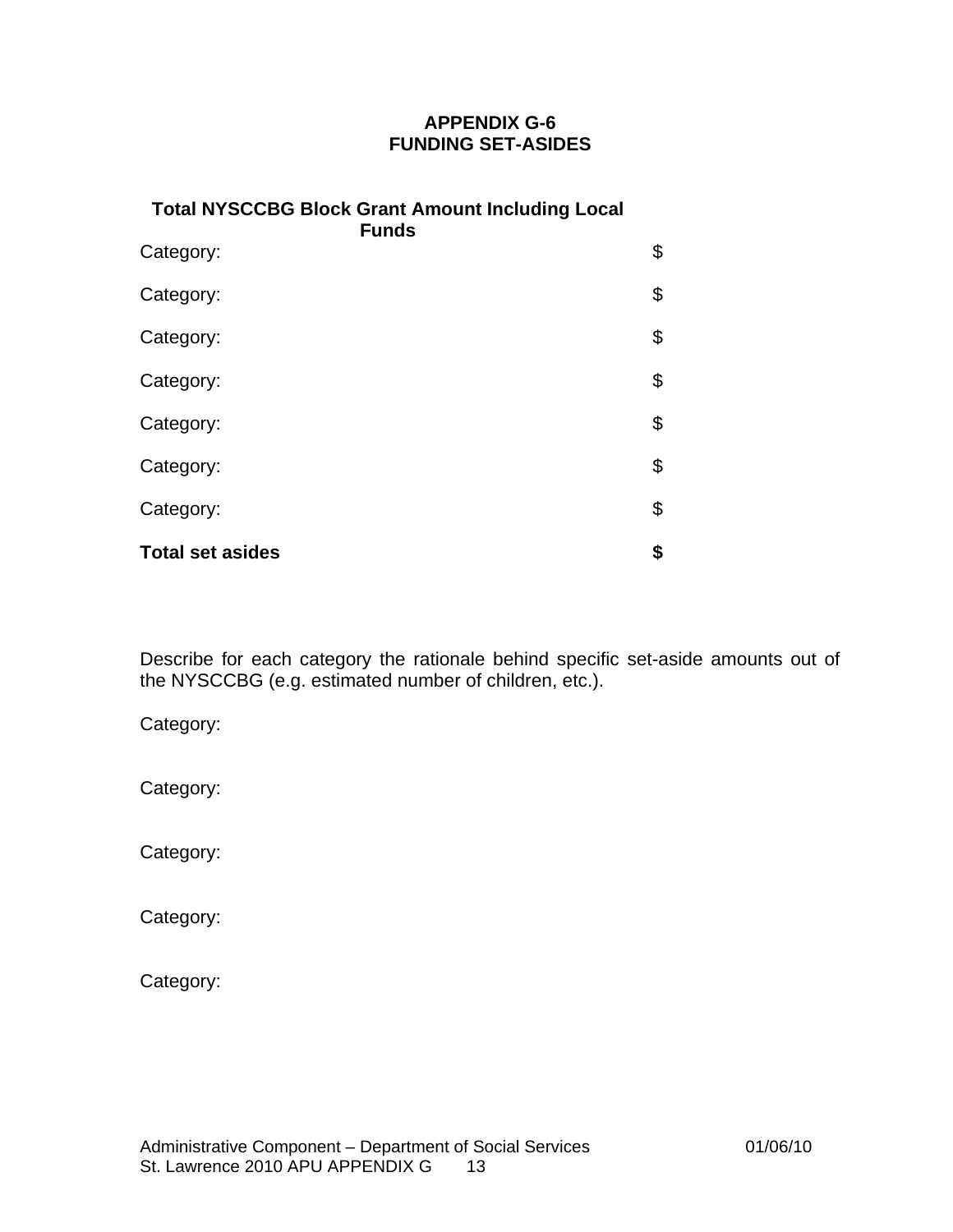# **APPENDIX G-6 (continued)**

The following amounts are set aside for specific priorities out of the Title XX block grant:

| <b>Total set asides (Title XX)</b> |    |
|------------------------------------|----|
| Category:                          | \$ |
| Category:                          |    |
| Category:                          | \$ |

Describe for each category the rationale behind specific set aside amounts out of the Title XX block grant (e.g. estimated number of children, etc.).

Category:

Category:

Category:

Category: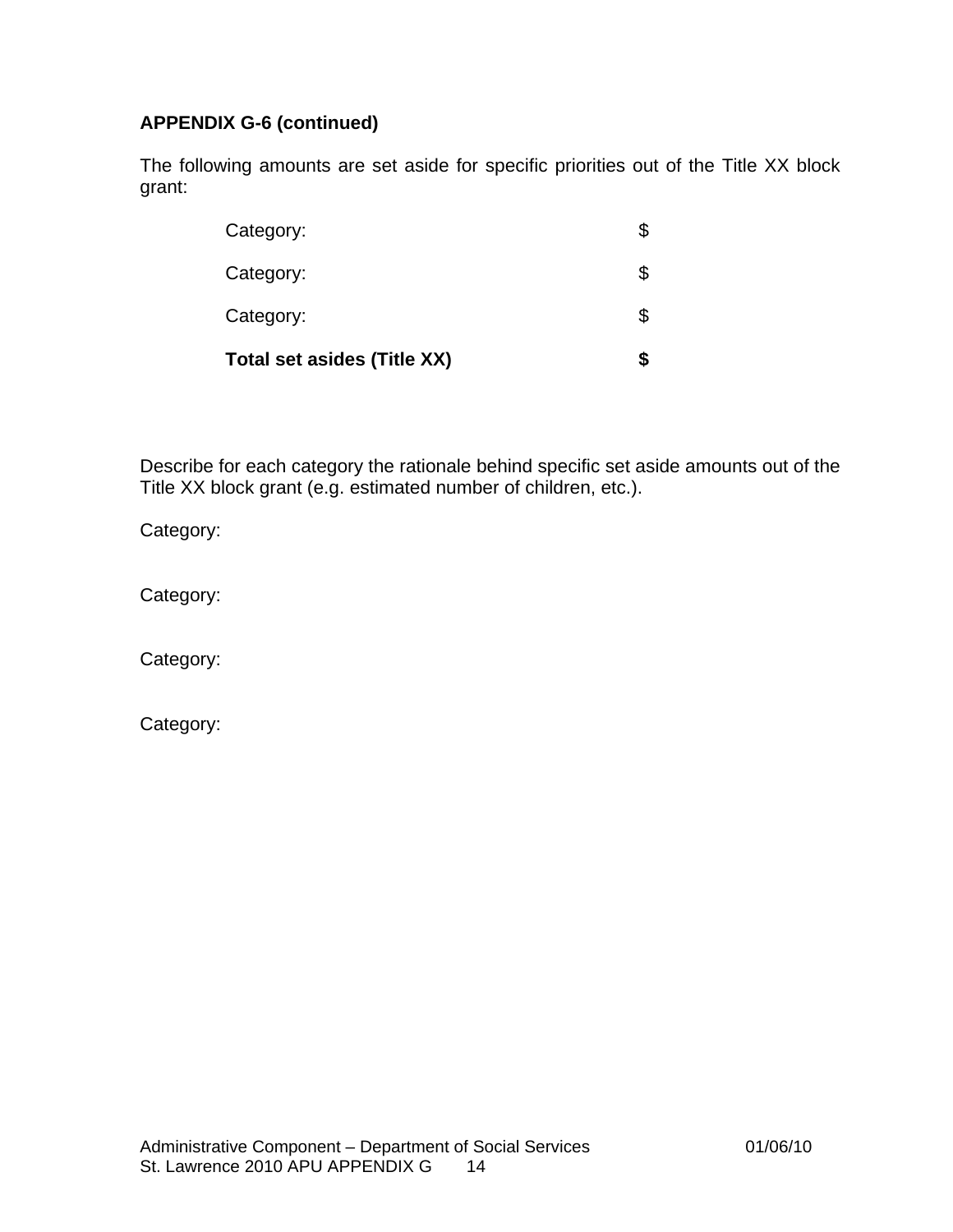# **APPENDIX G-7 TITLE XX CHILD CARE**

Projected total Title XX expenditures for plan duration: \$ **10,000**

Financial eligibility limits (percentage of State Income Standard) your district will apply based on family size. Maximum reimbursable limits are 275% for a family of 1 or 2, 255% for a family of 3, and 225% for a family of 4 or more. Districts that are utilizing Title XX funds only for child protective and/or preventive child care services must not enter financial eligibility limits as these services are offered without regard to income.

| Family Size: (2)                                                               | 200% | $(3)$ 200% | (4) | <b>200%</b> |
|--------------------------------------------------------------------------------|------|------------|-----|-------------|
| Programmatic Eligibility for Income Eligible Families. (Check all that apply.) |      |            |     |             |

| Title $XX:$ $  $ | employment                                             |   | education/training |  |
|------------------|--------------------------------------------------------|---|--------------------|--|
|                  | seeking employment                                     | M | illness/incapacity |  |
|                  | homelessness                                           |   | domestic violence  |  |
|                  | emergency situation of short duration                  |   |                    |  |
| program          | participating in an approved substance abuse treatment |   |                    |  |

Does your district apply any limitations to the programmatic eligibility criteria?  $\Box$  YES  $\boxtimes$  NO

(See Technical Assistance #1 for information on limiting eligibility.) If yes, describe eligibility criteria:

Does your district prioritize certain eligible families for Title XX funding?  $\Box$  YES  $\boxtimes$  NO

If yes, describe which families will receive priority:

Does your district use Title XX funds for child care for open child protective services cases?

 $\boxtimes$  YES  $\Box$  NO

Does your district use Title XX funds for child care for open child preventive services cases?

 $\boxtimes$  YES  $\Box$  NO

Administrative Component – Department of Social Services 01/06/10 St. Lawrence 2010 APU APPENDIX G 15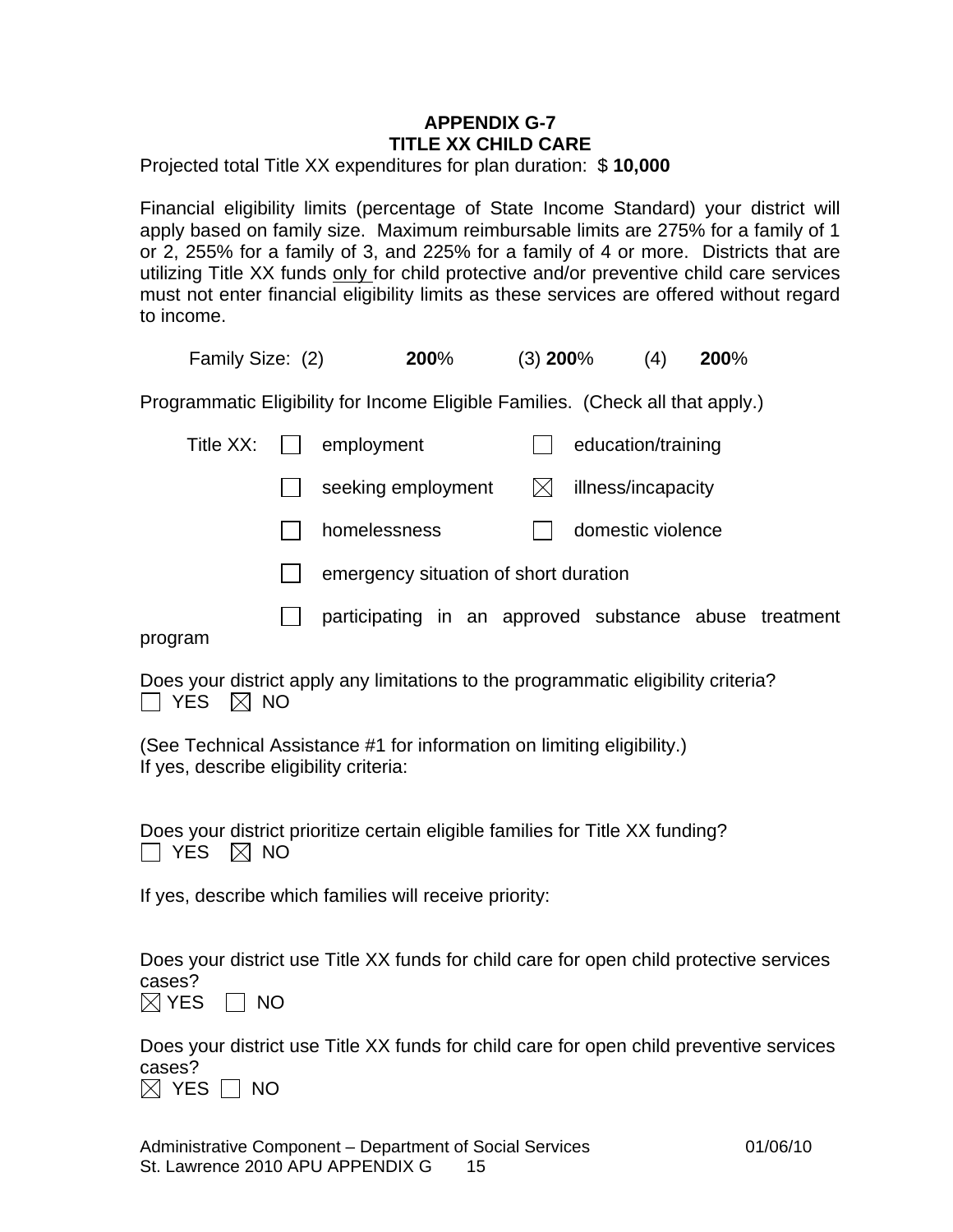## **APPENDIX G-8 ADDITIONAL LOCAL STANDARDS FOR CHILD CARE PROVIDERS**

The district may propose local standards in addition to the State standards for providers who will receive child care subsidies.

- 1. Described below are the additional local standards that will be required of providers as well as which providers must comply with each additional standard.
- 2. Described below are the methods and resources that will be utilized to determine that these additional local standards are being met.
- 3. Described below are the procedures the district will use to notify the Legally Exempt Caregiver Enrollment Agency as to whether or not the legally exempt provider is in compliance with the additional local standards. (Districts only need to describe this procedure if the additional local standard is applied to legally exempt child care providers.)
- 4. Described below is the justification for each additional standard.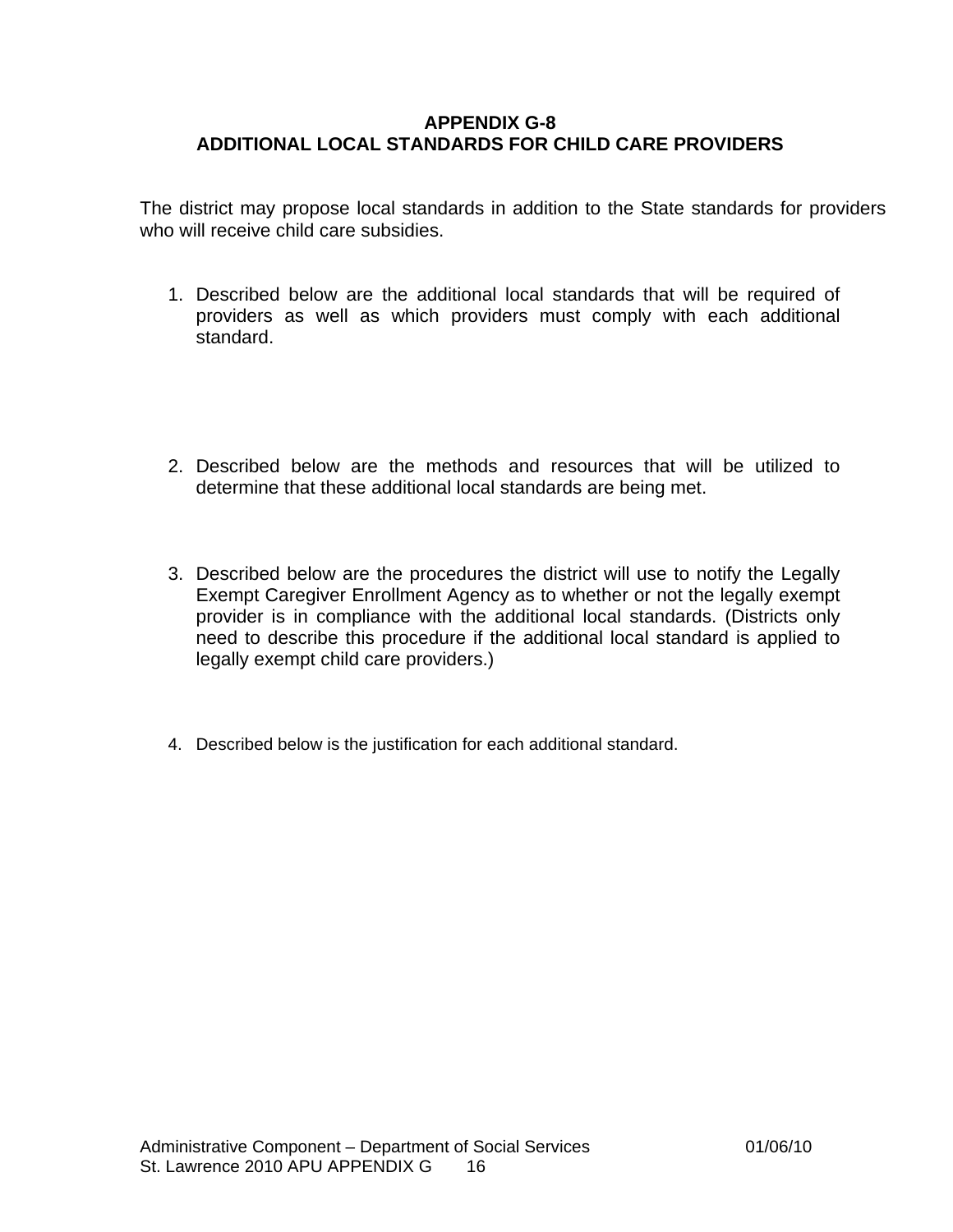## **APPENDIX G-9 PAYMENT TO CHILD CARE PROVIDERS FOR ABSENCES**

The following providers are eligible for payment for absences: (Check any that are eligible)

|     | Day Care Center                                            |              | Legally Exempt Group                                                               |
|-----|------------------------------------------------------------|--------------|------------------------------------------------------------------------------------|
| IXI | Group Family Day Care                                      | $\mathbf{I}$ | School Age Child Care                                                              |
|     | <b>Family Day Care</b>                                     |              |                                                                                    |
|     | contract<br>or letter of intent. $\Box$ Yes $\boxtimes$ No |              | Our district will only pay for absences to providers with which the district has a |

Base period selected (check one)  $\Box$  3 months  $\Box$  6 months

Number of absences allowed during base period:

| <b>Period</b> | <b>Routine Limits</b><br>of days)<br>(# | <b>Extenuating</b><br><b>Circumstances</b><br>$#$ of days) | <b>Total Number of</b><br><b>Absences Allowed</b><br>$#$ of days) |
|---------------|-----------------------------------------|------------------------------------------------------------|-------------------------------------------------------------------|
| In a month    |                                         |                                                            |                                                                   |
| Base period   | 12                                      | 18                                                         | 30                                                                |

List reasons for absences for which the district will allow payment:

**Illness: If child was to be present and did not show up.** 

List any limitations on the above providers' eligibility for payment for absences:

Note: Legally exempt family child care and in-home child care providers are **not**  eligible to receive payment for absences.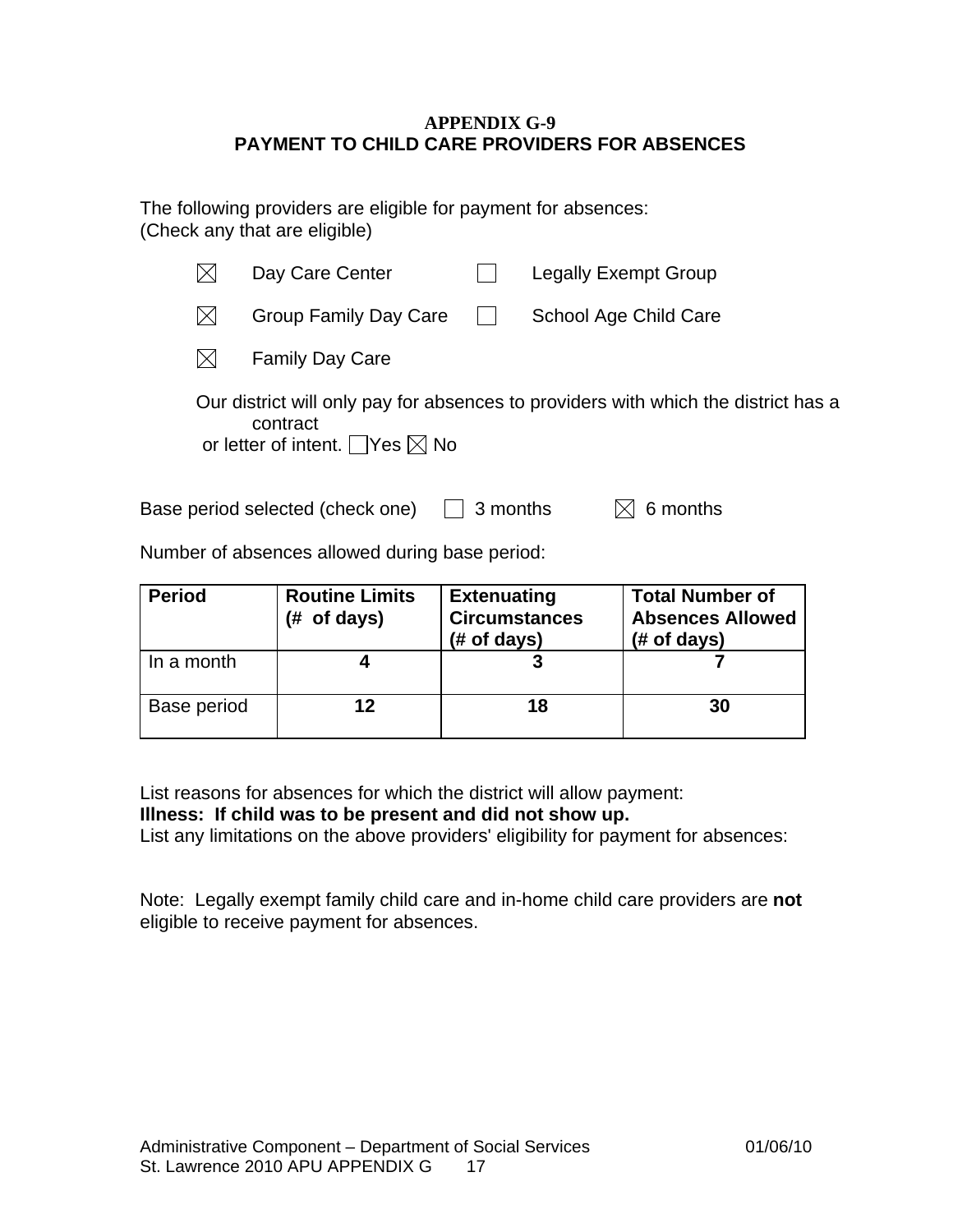# **APPENDIX G-10 PAYMENT TO CHILD CARE PROVIDERS FOR PROGRAM CLOSURES**

The following providers are eligible for payment for program closures:

| Day Care Center       | <b>Legally Exempt Group</b> |
|-----------------------|-----------------------------|
| Group Family Day Care | School Age Child Care       |
| □ Family Day Care     |                             |

| Our district will only pay for program closures to providers with which the district has |  |  |
|------------------------------------------------------------------------------------------|--|--|
| a contract or letter of intent. $\Box$ Yes $\Box$ No                                     |  |  |

Enter the number of days allowed for program closures (maximum allowable program closures is five days).

List the allowable program closures for which the district will provide payment.

Note: Legally exempt family child care and in-home child car providers are **not** allowed to be reimbursed for program closures.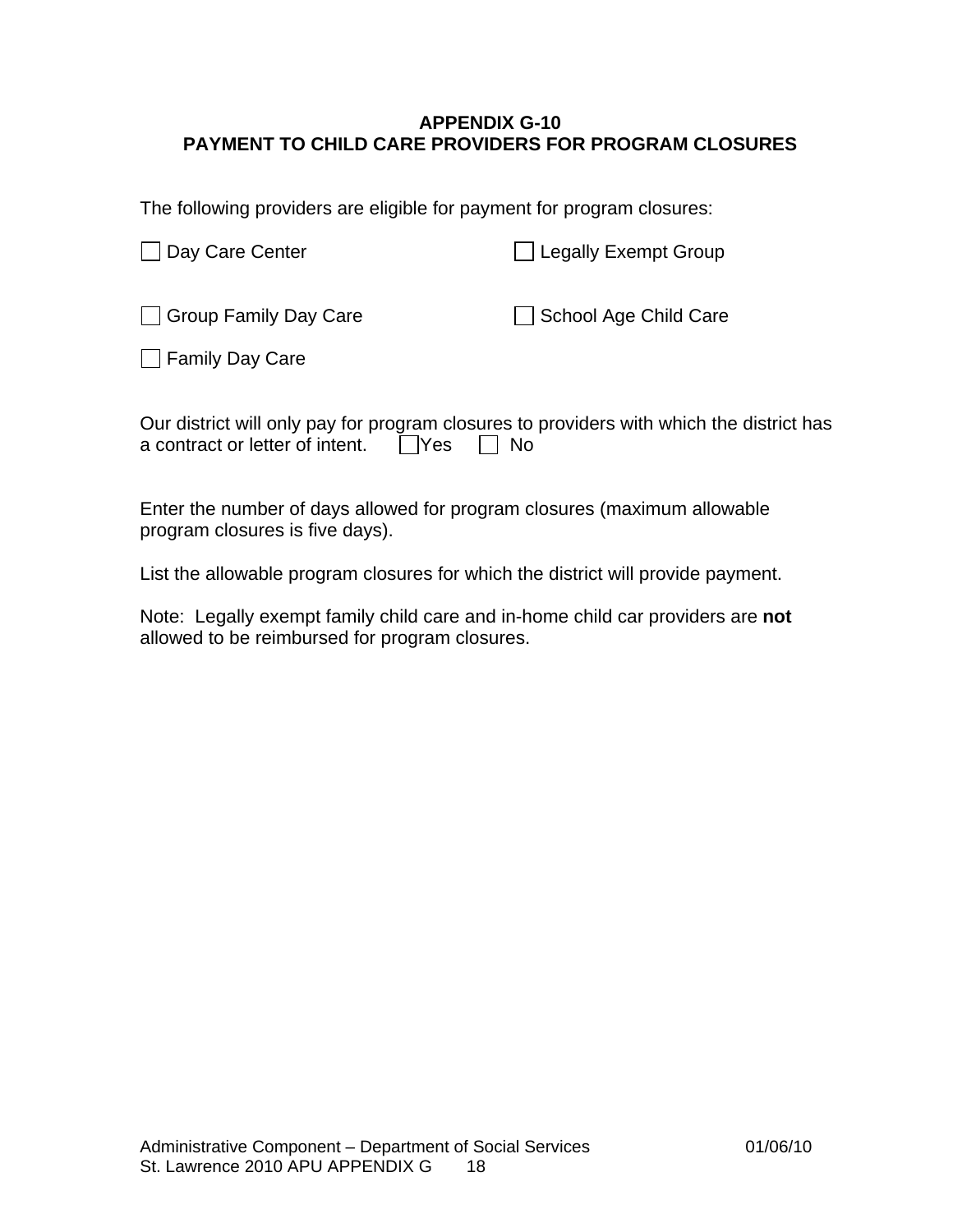### **APPENDIX G-11 TRANSPORTATION, DIFFERENTIAL PAYMENT RATES, ENHANCED MARKET RATES FOR LEGALLY EXMEPT, SLEEP**

## **Transportation**

Describe below under what circumstances and limitations if any your district will use to reimburse for transportation, what type of transportation will be reimbursed (public vs. private), and how much your district will pay (per mile or trip). Note if paying for transportation, Appendix F will need to reflect this choice.

**DSS provides transportation for any Protective or Children's Services eligible client who may not be able to get their child(ren) to day care. DSS pays taxis, DSS volunteer driver, commercial buses. Volunteer drivers are reimbursed at the State rate designated for that year.** 

## **Differential Payment Rates**

Indicate below the percentage above the market rate your district has chosen.

Accredited Programs may receive a differential payment up to % above market rate.

Care during non-traditional hours may be paid up to  $\sim$  % above market rate.

Limitations to the above differentials are as follows:

Payments may not exceed 15% above market rate. However, if your district wishes to establish a payment rate that is in excess of 15% above the applicable market rate must describe below why the 15% maximum is insufficient to provide access within the district to accredited programs and/or care provided during non-traditional hours.

### **Enhanced Market Rate For Legally-Exempt Family and In-Home Child Care Providers**

If a district elects to establish a payment rate that is in excess of the enhanced market rate for legally- exempt family and in-home child care providers who have annually completed 10 or more hours of training and the training has been verified by the legally-exempt care giver enrollment agency. The district must state the percentage above the market rate it proposes to use.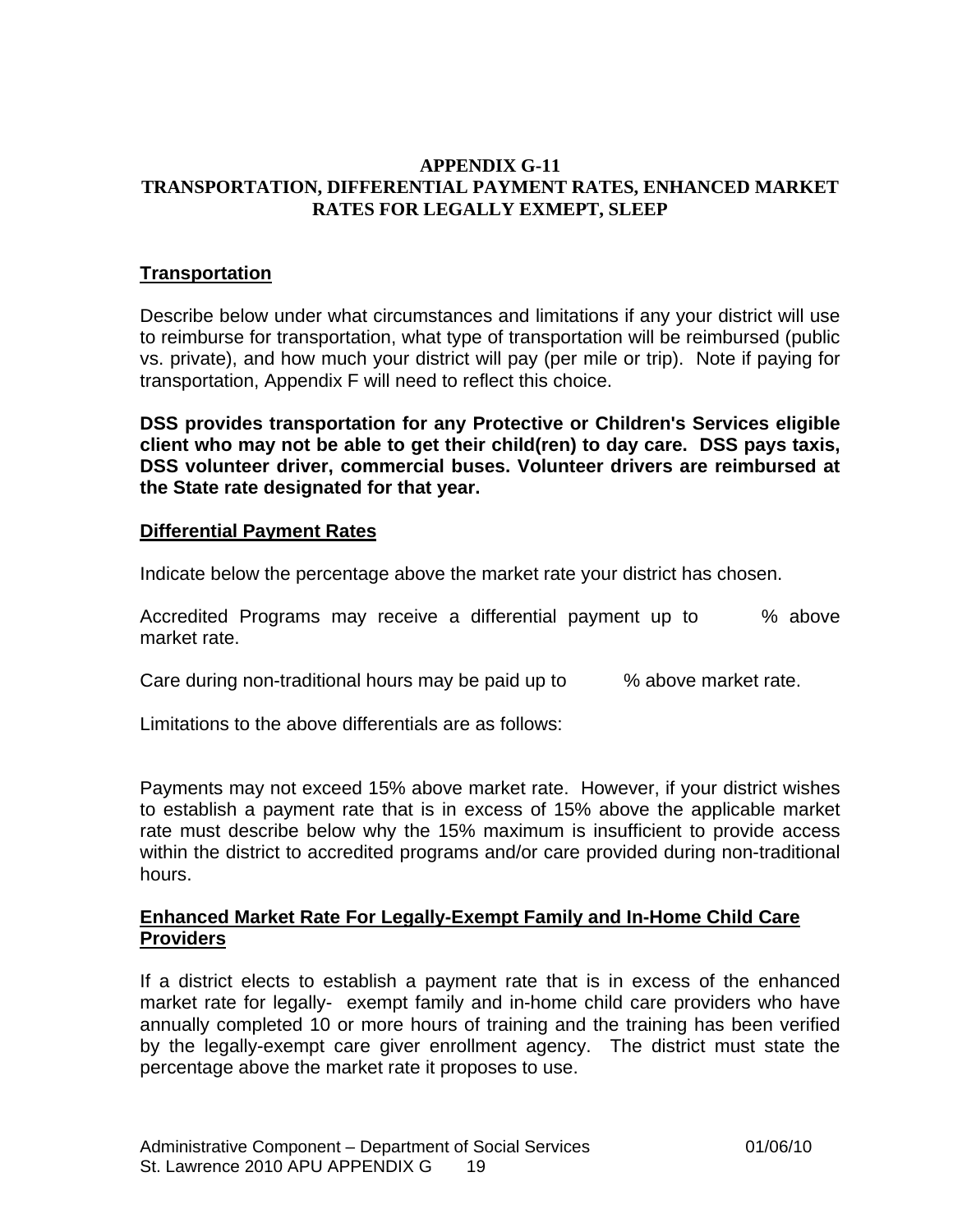$\vert\ \vert$  Our district is requesting to increase the legally-exempt enhanced market rate up to\_\_\_\_percent of the applicable registered family day care market rate. Market rate may not exceed 75 percent (75%) of

the child care market rates established for registered family day care.

A district that selects the option to increase the legally-exempt enhanced market rate must select one of the options listed below for implementation of the legally-exempt enhanced market rate:

 $\Box$  for all legally-exempt family and in-home child care providers that have been approved by the applicable legally-exempt caregiver enrollment agency; or

 $\Box$  for those legally-exempt family and in-home child care providers who were receiving the enhanced rate on the date of the regulations, but only for the remainder of their current one-year enrollment period; or

 for those legally-exempt family and in-home child care providers who were receiving the enhanced rate on the date of the regulations, for the remainder of the time they remain enrolled and continue to meet the ten-hour annual training requirement.

# **Sleep**

The following describes the standards that will be used in evaluating whether or not to pay for child care services while a parent or caretaker that works a second or third shift sleeps and any limitations pertaining to payment:

## **We pay for sleep time according to market rates.**

Indicate the number of hours allowed by your district (maximum number of hours allowed is eight). **Up to 8 hours.**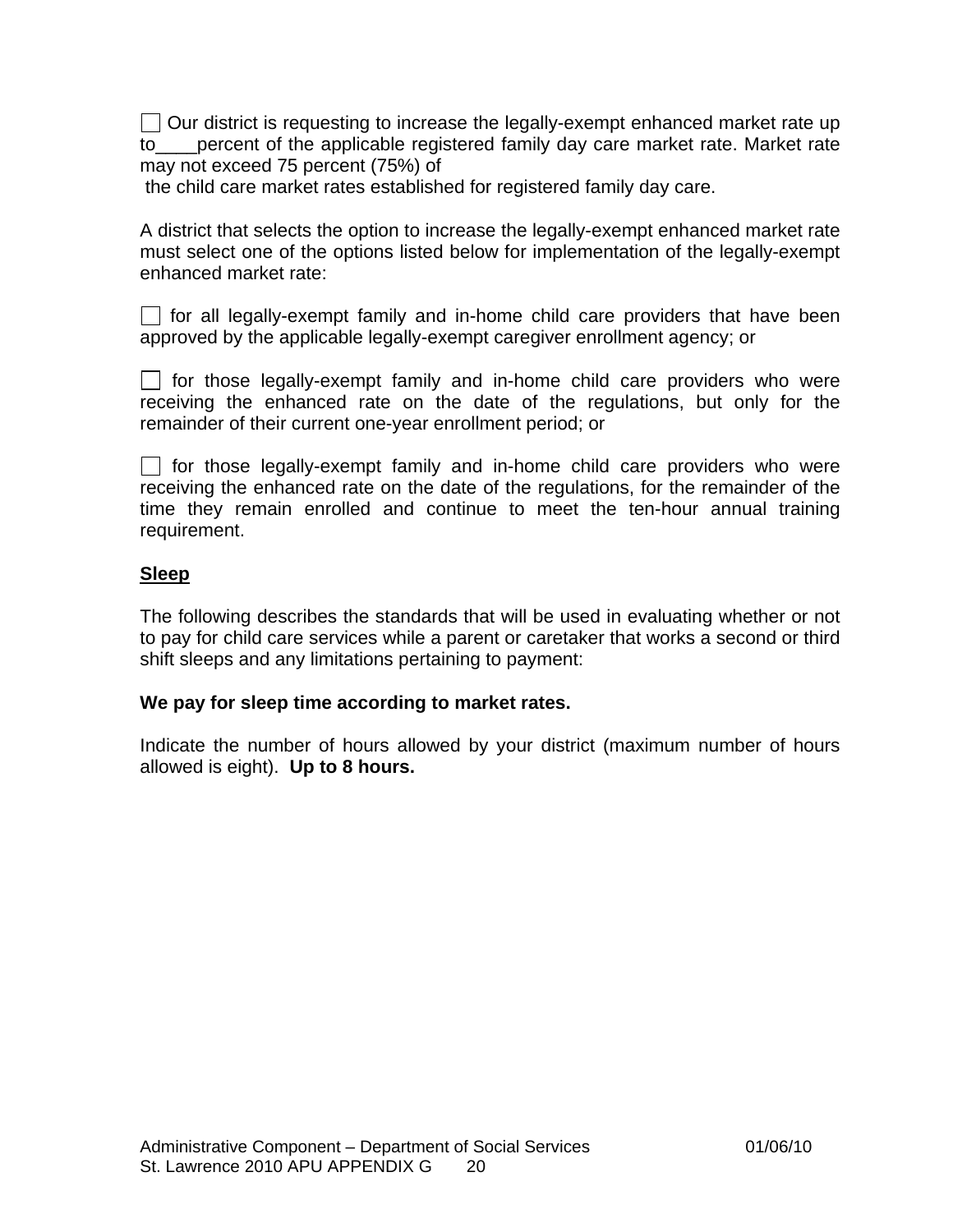#### **APPENDIX G-12 CHILD CARE EXCEEDING 24 HOURS, CHILD CARE SERVICES UNIT, WAIVERS, BREAKS IN ACTIVITIES**

#### Child Care Exceeding 24 Hours

Child care services may exceed 24 consecutive hours when such services are provided on a short-term emergency basis or in other cases where the caretaker's approved activity necessitates care for 24 hours on a limited basis.

Describe any limitations for payment of child care services that exceed 24 consecutive hours.

#### **Child Care Services Unit**

 The Child Care Service Unit is the basis upon which a district will determine which household and/or family members should be counted in determining family size and countable family income.

Our district will include the following in the Child Care Services Unit (check which ones apply).

| $\Box$ 18 year old | $\Box$ 19 year old | $\Box$ 20 year old |
|--------------------|--------------------|--------------------|
|--------------------|--------------------|--------------------|

#### **-OR-**

Our district will include only the following in the Child Care Services Unit when it will benefit the family (check which ones apply).

 $\boxtimes$  18 year old  $\boxtimes$  19 year old  $\boxtimes$  20 year old

Describe the criteria your district will use to determine whether or not an 18, 19 or 20 year old is included in the Child Care Services Unit. **Still attending school full time or emotionally, physically disabled and not receiving SSI.**

#### **Waivers**

Districts have the authority to request a waiver of any regulatory provision that is nonstatutory. Describe and justify why your district is requesting a waiver.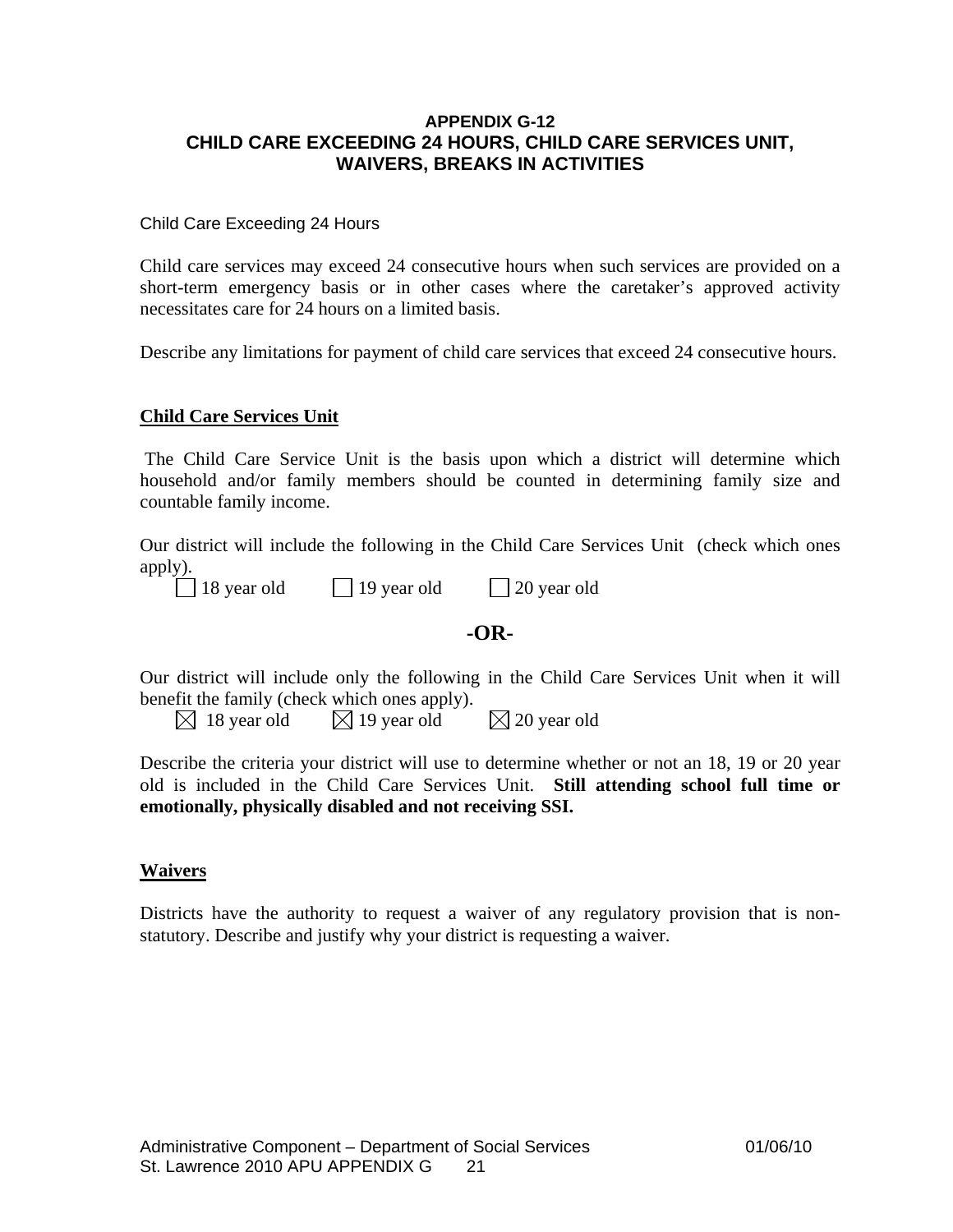### **Breaks in Activities**

Districts may pay for child care services for low income families during breaks in activities for a period not to exceed two weeks or for a period not to exceed one month where child care arrangements would otherwise be lost and the subsequent activity is expected to begin within that period (check one).

 $\boxtimes$  two weeks  $\Box$  four weeks

Districts may provide child care services while the caretaker is waiting to enter an approved activity or employment or on a break between approved activities. The following low income families are eligible for child care services during a break in activities (check any that are eligible):

 $\Box$  entering an activity  $\Box$  waiting to begin employment  $\boxtimes$  break between activities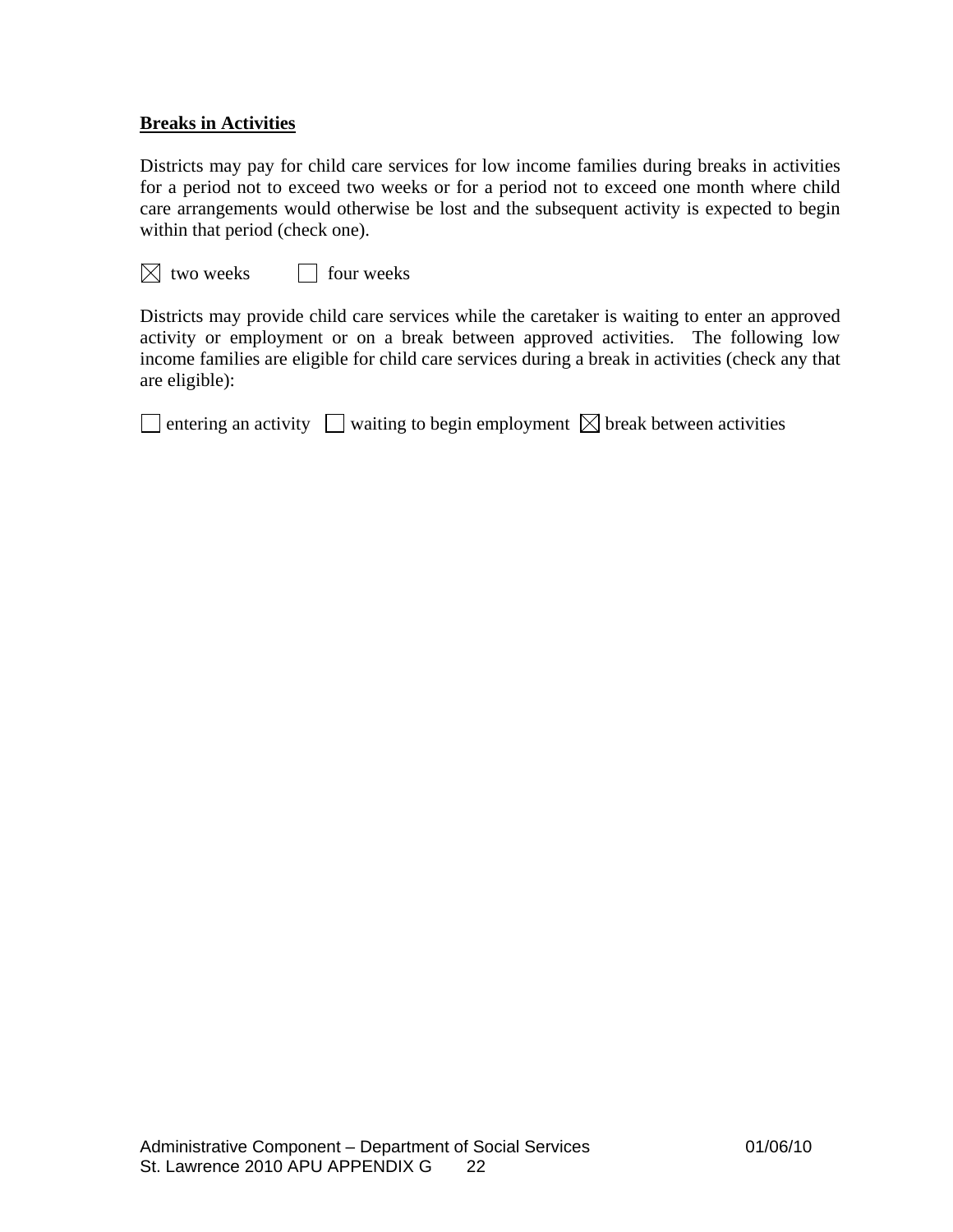### **APPENDIX H ANNUAL PLAN UPDATE CHECKLIST ADMINISTRATIVE COMPONENT – LOCAL DEPARTMENT OF SOCIAL SERVICES**

#### **St. Lawrence County**

All Local Department of Social Services are required to complete this checklist. For each item below, please indicate by marking "YES" or "NO" whether there are any changes to report. For each item that is answered "Yes" or where a "NO" response is not an option, a written response is required clearly indicating what has changed and reason for the change. Reponses should be attached on separate page and added at the end of this appendix. . Please note that Appendices G-1 must be completed.

| <b>YES</b> | <u>NO</u> |                                                                                                                                                                                                                                                                  |
|------------|-----------|------------------------------------------------------------------------------------------------------------------------------------------------------------------------------------------------------------------------------------------------------------------|
|            |           | <b>Financing Process</b><br>L.<br><b>General Information</b><br>a.<br>b. Purchase of Services<br>c. Performance or Outcome Based Provisions                                                                                                                      |
|            |           | <b>Monitoring Procedures</b><br>П.                                                                                                                                                                                                                               |
|            |           | III. Appendices<br>a. Appendix $A - Legal Assurances$<br>b. Appendix $B -$ Summary of Memorandum of Understanding with the<br>District Attorney's Office for Child Protective Services                                                                           |
|            |           | Appendix C – Estimate of Persons to be Served<br>$\mathbf{c}$ .<br>Appendix D – Non-Residential Services to Victims of Domestic<br>d.<br>Violence                                                                                                                |
|            |           | e. Appendix $E$ – Chafee Foster Care Independence Program Use of<br><b>Allocations</b>                                                                                                                                                                           |
|            |           | Appendix F – Department of Social Services – Program Information<br>f.<br>Matrix                                                                                                                                                                                 |
|            |           | Appendix G – Child Care<br>g.<br>1. Appendix G-1 – Administration<br>2. Appendix G-2 – Other Eligible Families if Funds are Available<br>3. Appendix G-3 - Reasonable Distance, Very Low Income,<br>Family Share, Case Closings and Case Openings, and Fraud and |
|            |           | <b>Abuse Control Activities</b><br>4. Appendix G-4 – Districts Options<br>Appendix G-5 – Priority Populations<br>5.<br>Appendix G-6 – Funding Set-Asides<br>6.<br>7. Appendix G-7 – Title XX Child Care                                                          |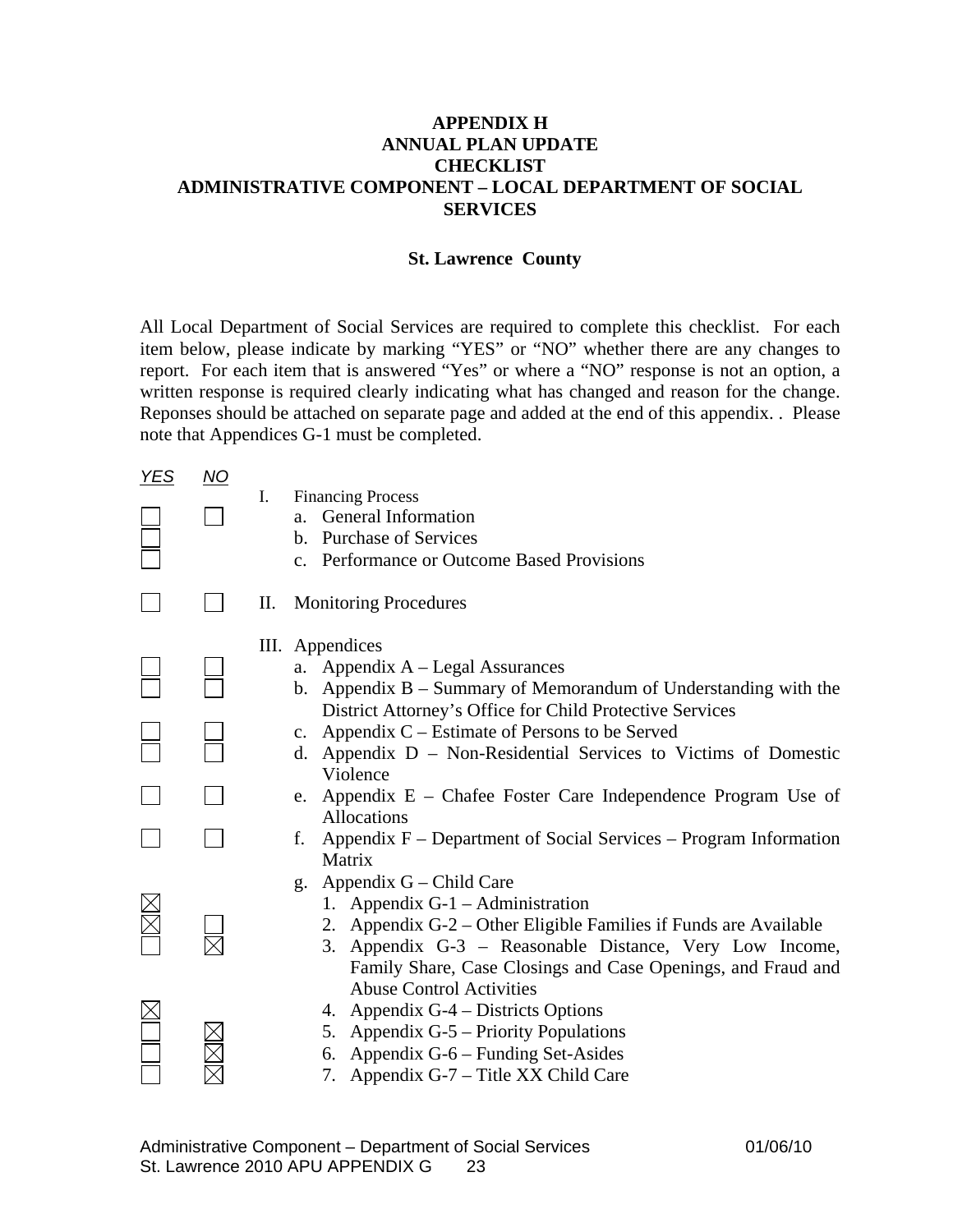

- $\boxtimes$  8. Appendix G-8 Additional Local Standards for Child Care Providers
- $\Box$  9. Appendix G-9 Payment to Child Care Providers for Absences<br>
10. Appendix G-10 Payment for Child Care Providers for Program
	- 10. Appendix G-10 Payment for Child Care Providers for Program Closures
	- $\boxtimes$  11. Appendix G-11 Transportation, Differential Payment Rates, and Sleep
	- $\boxtimes$  12. Appendix G-12 Child Care Exceeding 24 Hours, Child Care Service Unit, Waivers, Break in Activities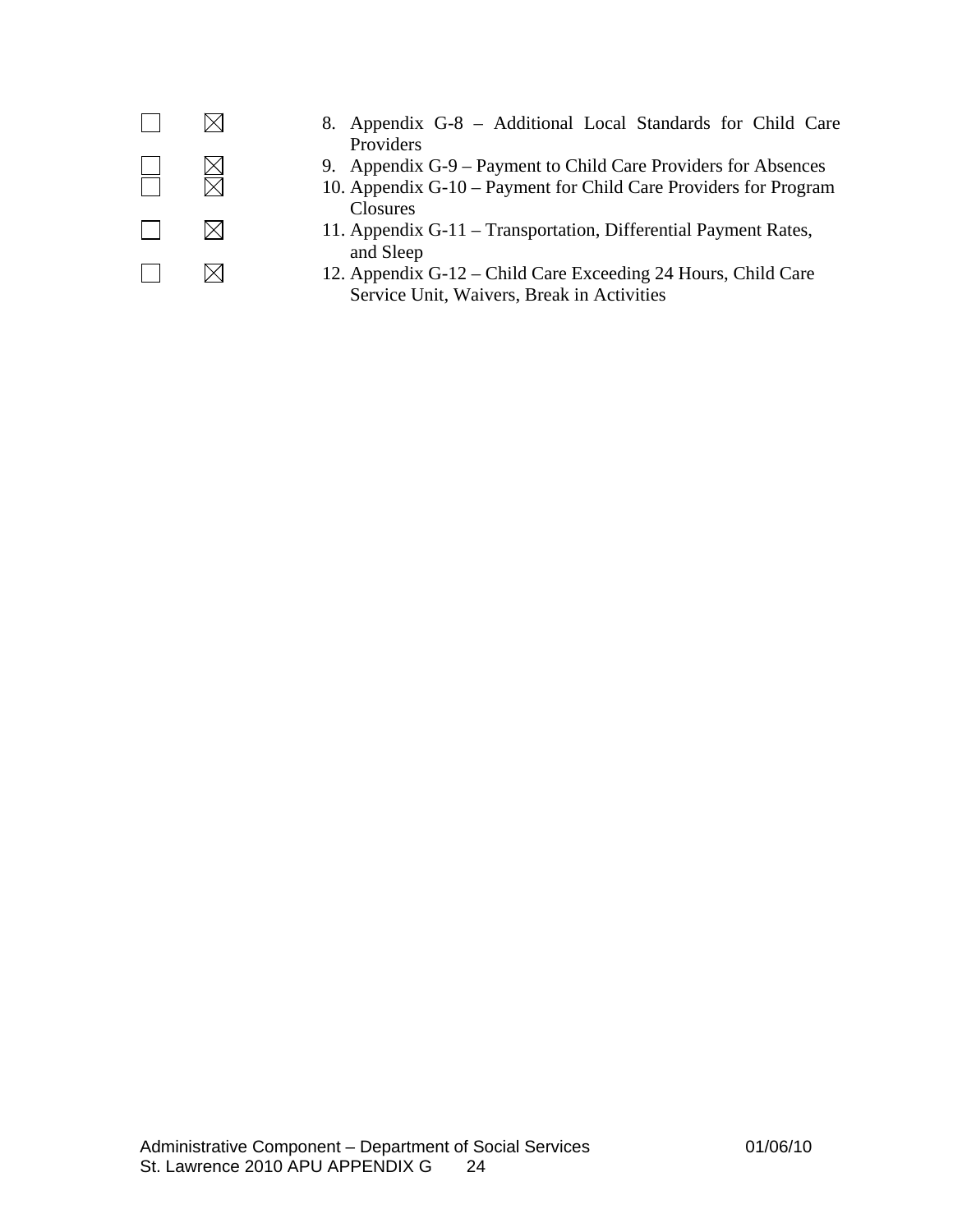#### **APPENDIX H ANNUAL PLAN UPDATE CHECKLIST ADMINISTRATIVE COMPONENT – LOCAL DEPARTMENT OF SOCIAL SERVICES**

#### **St. Lawrence County**

All Local Department of Social Services are required to complete this checklist. For each item below, please indicate by marking "YES" or "NO" whether there are any changes to report. For each item that is answered "Yes" or where a "NO" response is not an option, a written response is required clearly indicating what has changed and reason for the change. Reponses should be attached on separate page and added at the end of this appendix.

- *YES NO*
- I. Financing Process
- $\boxtimes$  a. General Information
	- b. Purchase of Services
	- c. Performance or Outcome Based Provisions
- 

 $\overline{\nabla}$ 

- $\boxtimes$  II. Monitoring Procedures
	- III. Appendices
- $\boxtimes$  a. Appendix A Legal Assurances
	- b. Appendix B Summary of Memorandum of Understanding with the District Attorney's Office for Child Protective Services (Check "No" if the memorandum is current, designates suitable locations for abandoned infants and there are no changes since the last CFSP or APU.)
- $\boxtimes$  c. Appendix C Estimate of Persons to be Served<br>  $\boxtimes$  d. Appendix D Non-Residential Services to V
	- d. Appendix D Non-Residential Services to Victims of Domestic Violence
- $\boxtimes$  e. Appendix E Chafee Foster Care Independence Program Use of Allocations
- $\Box$   $\boxtimes$  f. Appendix F Department of Social Services Program Information Matrix
	- g. Appendix G Child Care
		- 1. Appendix G-1 Administration
		- 2. Appendix G-2 Other Eligible Families if Funds are Available
		- 3. Appendix G-3 Reasonable Distance, Very Low Income, Family Share, Case Closings and Case Openings, and Fraud and Abuse Control Activities
		- 4. Appendix G-4 Districts Options
		- 5. Appendix G-5 Priority Populations
		- 6. Appendix G-6 Funding Set-Asides
		- 7. Appendix G-7 Title XX Child Care
		- 8. Appendix G-8 Additional Local Standards for Child Care Providers